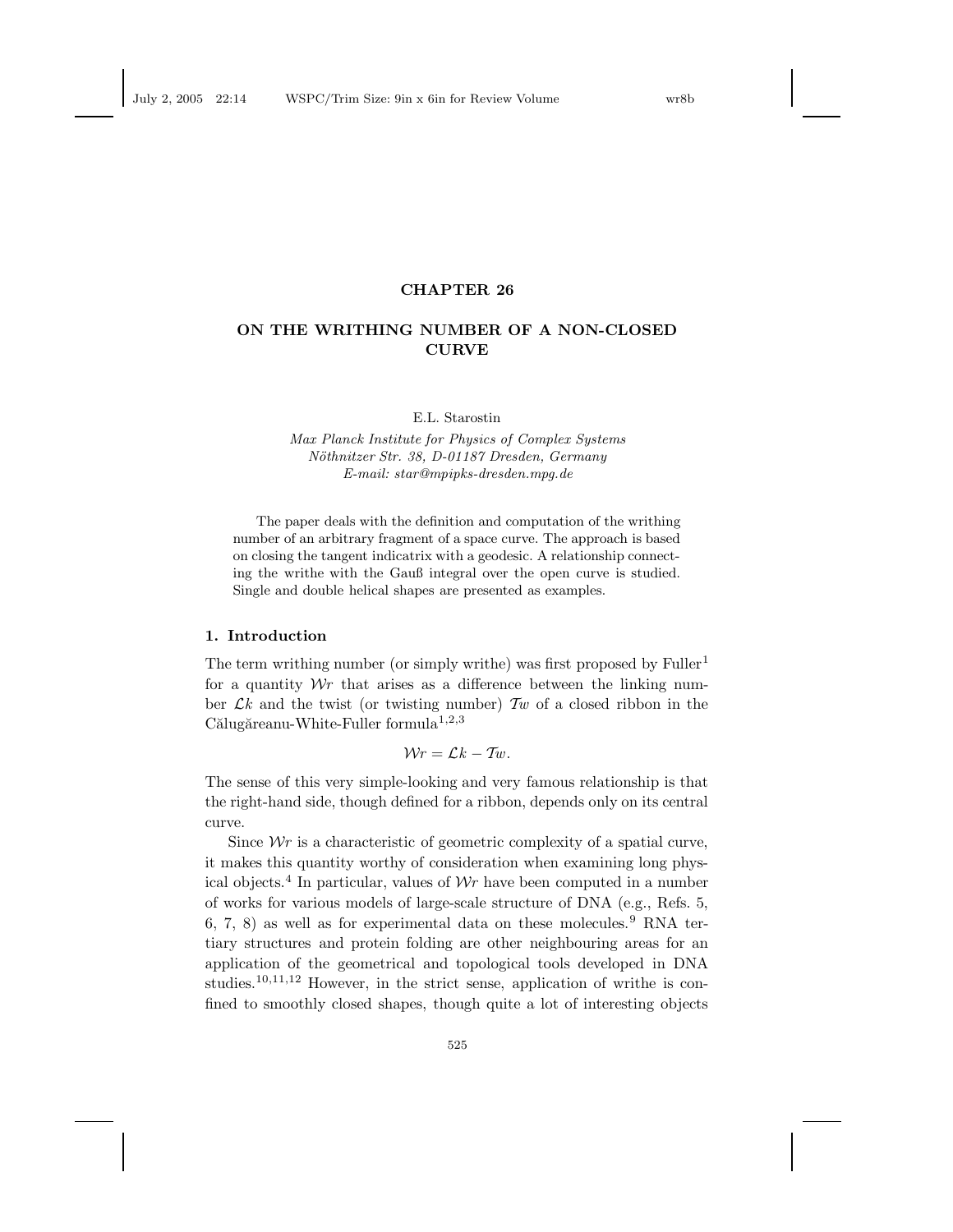have their ends not joined (or joined non-smoothly), e.g., studies based on the recently developed experimental techniques of manipulation with single DNA molecules.<sup>13</sup> In such problems, the model curves require an appropriately defined measure to characterize their arrangement in space. Therefore, it seems to be helpful to extend the notion of writhe to non-closed curves and their fragments. Indeed, such attempts (explicit and implicit) have been made.<sup>9,12,14,15,16,17,18,19,20,21</sup> It happens that the definitions of the writhe suggested by different authors are not consistent. One of the first works where it was proposed how to compute the writhing number for an open (and non-smooth) curve, is Ref. 22.

The aim of this paper is to give a consistent and natural generalization of the notion of writhe to an arbitrary fragment of a curve and to present explicit formulas for its computation as function of arc length. The basic idea consists in a construction of the closure of the fragment under consideration in such a way that it would correspond to the closure of the tangent indicatrix by an arc of a great circle, as has been proposed by Maggs.<sup>19,20</sup> This approach is fully consistent with the recipe, given by Le  $Bret^{23}$ , on how to close the tangent indicatrix of a polygonal line.

#### 2. Notation and preliminaries

We start our consideration with a smooth non-self-intersecting curve  $A =$  $\{r(s) : [0, L] \to \mathbb{R}^3\}$  of class  $C^2$ , s being the arc length. We assume that the segment has a natural orientation in the direction the arc coordinate increases. The concatenation of two segments  $A$  and  $B$  having, respectively, a common ending and starting point will be written as  $A + B$ .

A continuous vector function  $\mathbf{u}(s) : [0, L] \to \mathbf{S}^2 \equiv \{z \in \mathbb{R}^3; ||z|| = 1\}$ may be chosen such that  $\mathbf{u}(s) \cdot \mathbf{r}'(s) = 0, \forall s$ ; here ' denotes the derivative with respect to s. Let  $\epsilon > 0$  be small enough so that the ribbon  $R_{\epsilon} =$  $\{r + \mu u, -\epsilon \leq \mu \leq \epsilon\}$  does not cross itself.

#### 2.1. Twist, writhe and linking number

The *twisting number* of the ribbon (i.e., of the pair  $(\mathbf{r}, \mathbf{u})$ ) is defined by

$$
\mathcal{T}w(\mathbf{r}, \mathbf{u}) = \frac{1}{2\pi} \int\limits_A \mathbf{r}' \times \mathbf{u} \cdot d\mathbf{u}.
$$

If **r** is of class  $C^3$  and  $\mathbf{r}'' \neq \mathbf{0}$ , then the twist of a ribbon may be decomposed into the twist of the Frenet frame plus the twist of the ribbon relative to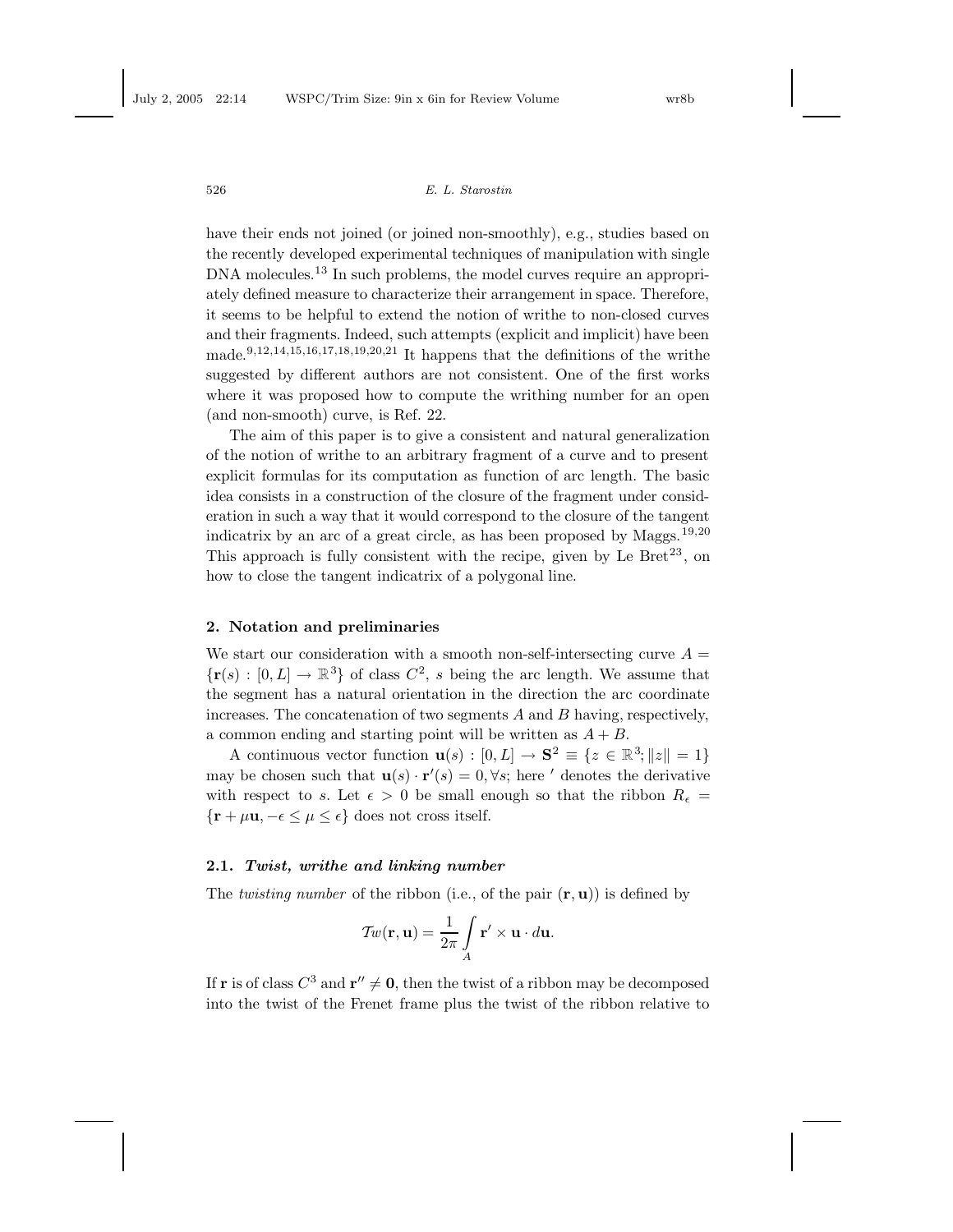the Frenet frame:<sup>24</sup>

$$
\mathcal{T}w(\mathbf{r},\mathbf{u})=\mathcal{T}w_F(\mathbf{r})+\frac{1}{2\pi}\int\limits_0^Ld\phi.
$$

The angle  $\phi = \phi(s)$  is an angle between **u** and the principal normal. By the Frenet ribbon is meant a special one formed by the principal normal vector to the curve. The Frenet ribbon is defined by the space curve  $r(s)$ , if  $\mathbf{r}'' \neq 0$ . The twist of the Frenet ribbon is

$$
\mathcal{T}w_F(\mathbf{r}) = \frac{1}{2\pi} \int_{0}^{L} \tau(s)ds,
$$
\n(1)

where  $\tau(s)$  is the torsion of the curve  $\mathbf{r}(s)$ . Clearly, for planar curves,  $\mathcal{T}_{WF} = 0.$ 

Now let the curve be smoothly closed:  $\mathbf{r}(0) = \mathbf{r}(L), \mathbf{r}'(0) = \mathbf{r}'(L)$ . For two closed curves A and B,  $A \cap B = \emptyset$ , the Gauß linking integral gives an integer-valued topological invariant

$$
\mathcal{L}k(A,B) = \frac{1}{4\pi} \int\limits_B \int\limits_A \frac{(\mathbf{r}_A(s_1) - \mathbf{r}_B(s_2)) \cdot (\mathbf{t}_A(s_1) \times \mathbf{t}_B(s_2))}{\|\mathbf{r}_A(s_1) - \mathbf{r}_B(s_2)\|^3} ds_1 ds_2,
$$

called linking number.

The quantity called writhe may be expressed as the double integral

$$
\mathcal{W}r_A = \frac{1}{4\pi} \int\limits_0^L \int\limits_0^L \frac{\left(\mathbf{r}(s_1) - \mathbf{r}(s_2)\right) \cdot \left(\mathbf{t}(s_1) \times \mathbf{t}(s_2)\right)}{\|\mathbf{r}(s_1) - \mathbf{r}(s_2)\|^3} ds_1 ds_2, \tag{2}
$$

where  $\mathbf{t} = \mathbf{r}'(s)$  is the tangent vector and  $s_1, s_2$  are arc lengths. The righthand side of Eq. (2) is the Gauß linking integral in the singular case of being over all distinct pairs of points on one curve. The writhe depends only on the shape of the curve.

### 2.2. Basic relations

The following theorem is due to Fuller<sup>25,26</sup> (we shall call it Fuller's first theorem).

**Theorem** Let  $B = {r(s)}$  be a closed oriented space curve of class  $C^3$  with its tangent  $\mathbf{r}'(s)$ , s the arc length. The tangent traces out a closed curve  $\tilde{B}(s)$  on the unit sphere which is piecewise of class  $C^2$ . The curve  $\tilde{B}(s)$ is divided into a finite family of non-self-intersecting closed piecewise  $C^2$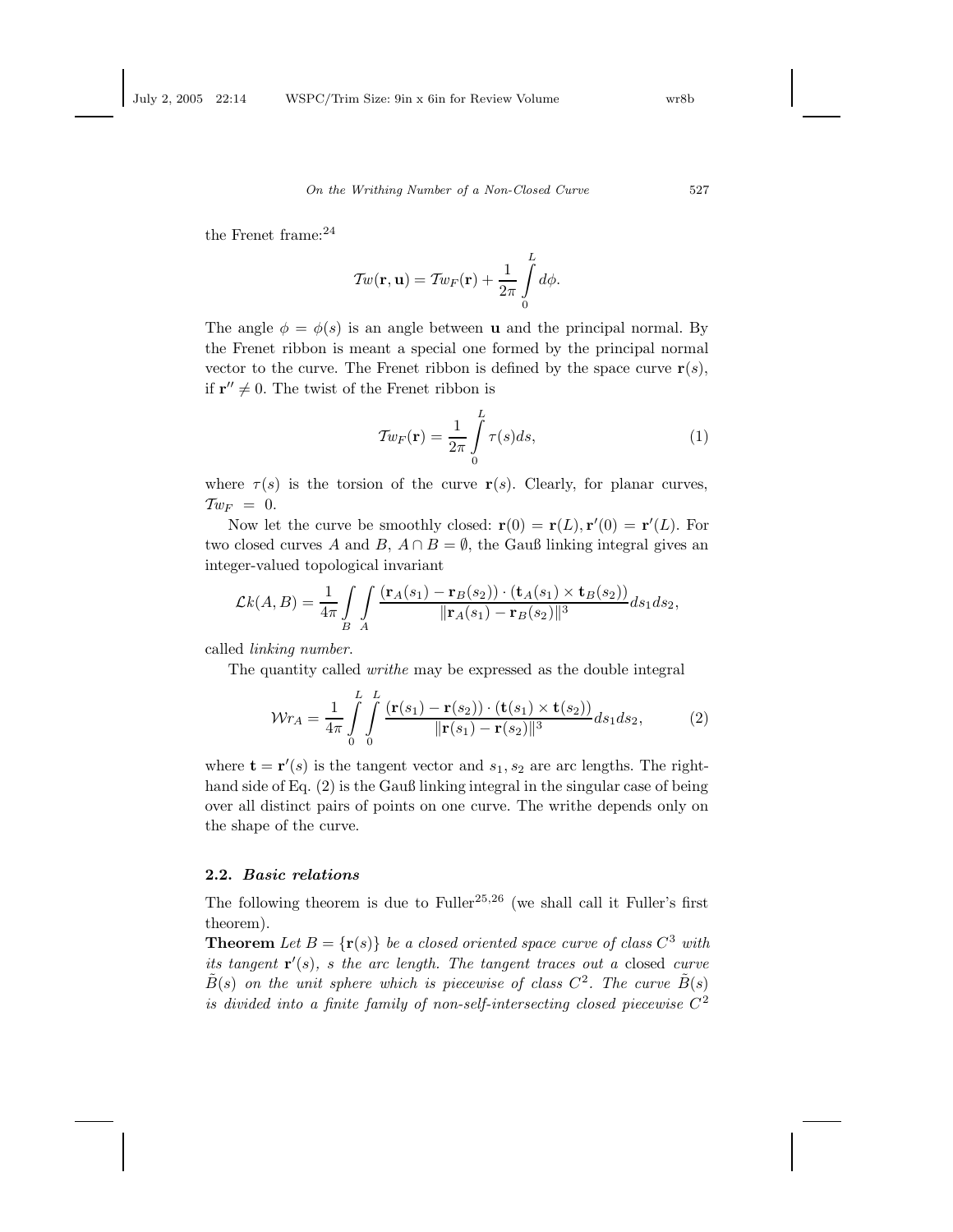space curves. Each curve of this family then encloses a domain  $\Omega_i$  defined so that the geodesic normal points into its interior. Let  $S_B$  be the sum of the areas of these domains (the components are counted with multiplicity determined by how many times the corresponding domains are encircled by the curve). Then

$$
Wr(\mathbf{r}) = \frac{S_B}{2\pi} - 1 \quad \text{mod } 2.
$$

Let the ribbon  $(\mathbf{r}, \mathbf{u})$  also be closed:  $\mathbf{u}(0) = \mathbf{u}(L)$ . Denote by  $\mathcal{L}k(\mathbf{r} - \mathbf{v})$  $\epsilon \mathbf{u}, \mathbf{r} + \epsilon \mathbf{u}$  =  $\mathcal{L}k(\mathbf{r}, \mathbf{u})$  the linking number of the two boundary curves  $\mathbf{r} - \epsilon \mathbf{u}$  and  $\mathbf{r} + \epsilon \mathbf{u}$ . For  $\epsilon$  small enough,  $\mathcal{L}k(\mathbf{r}, \mathbf{u})$  does not depend on  $\epsilon$ . This justifies omitting  $\epsilon$  in the following. In other words, we shall be dealing with arbitrarily narrow ribbons.

The famous Călugăreanu-White-Fuller theorem<sup>1,2,3</sup> claims that the difference of the linking and twisting numbers is the writhe:

$$
\mathcal{L}k(\mathbf{r},\mathbf{u})-\mathcal{T}w(\mathbf{r},\mathbf{u})=\mathcal{W}r(\mathbf{r}).
$$

#### 3. Writhe of an arbitrary open segment

Consider a spatial curve segment  $A = {\mathbf{r}_A(s), s \in [0, L_A]}$ , with the nonvanishing tangent vector. The tangent indicatrix  $\tilde{A}$  need not be closed. Let  $t_{A0}$  and  $t_{A1}$  be the tangent vectors at the beginning and end points of A, respectively.

Following Maggs,<sup>19,20</sup> we choose to close the tangent indicatrix  $\tilde{A}$  with a geodesic  $\tilde{G}$  in order to get a measure for the writhe of A (Fig. 1). This choice is natural and is supported by treatment of analogous problems in optics and quantum mechanics.<sup>27</sup> (In the generic case  $t_{A0} \neq \pm t_{A1}$ , there are two possible geodesics, we take either of them; the cases  $t_{A0} = \pm t_{A1}$ will be discussed later.) Let the tangent vectors at the ends of the geodesic be denoted by  $\mathbf{n}_{G0}$  and  $\mathbf{n}_{G1}$ .

It is only possible to define and compute the fractional part of the writhe because the choice of closing geodesic is arbitrary. Then, the writhe of an open segment A may be determined by the following relation:

$$
\mathcal{W}r_A = \frac{S_{A+G}}{2\pi} \qquad \text{mod } 1,\tag{3}
$$

where  $S_{A+G}$  is the spherical area enclosed by  $\tilde{A}$  and  $\tilde{G}$  (in the same sense as in Fuller's first theorem). We are able to specify the area only modulo  $2\pi$ .

It may be shown that the curve  $A$  can be closed with a curve having continuous tangent and such that its tangent indicatrix is  $\tilde{G}$  plus possibly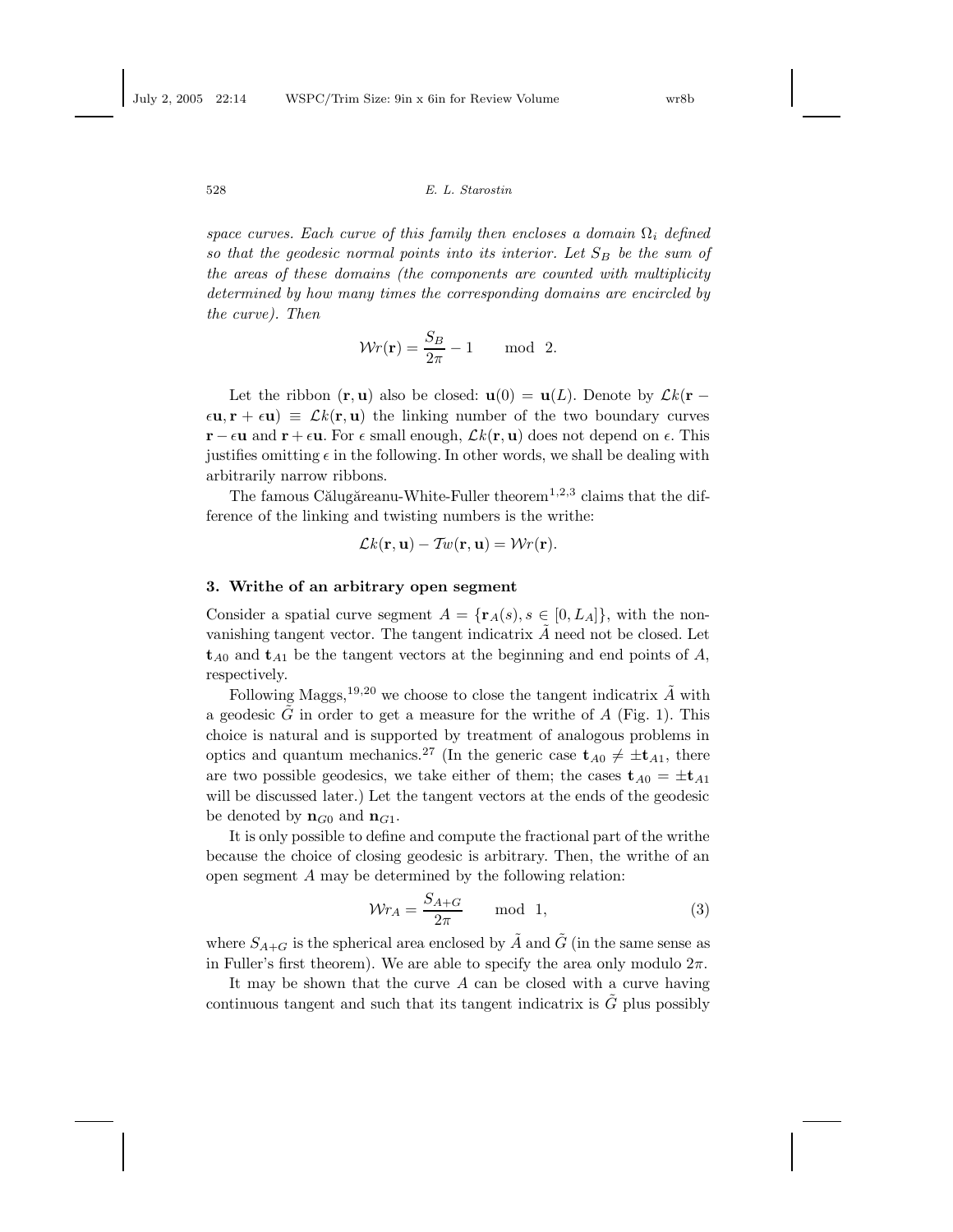

Fig. 1. The tangent indicatrix  $\tilde{A}$  of the segment A closed with a geodesic  $\tilde{G}$ .

some pieces of great circles that do not change the enclosed spherical area modulo  $2\pi$ .

Now construct a ribbon  $R_A$  for the segment A in the same manner as is done in the proof of Fuller's first theorem.<sup>26</sup> Generally, the ribbon  $R_A$  is determined by the unit principal normal vector  $\mathbf{n}_A(s)$ . Therefore, for pieces between possible inflection points of A with discontinuous normals, the twist is computed as that of the Frenet ribbon by Eq. (1). In the vicinities of the inflection points the ribbon  $R_A$  is to be arbitrary modified to make it continuous with a new modified generating vector  $\mathbf{u}_A$ . For the sake of simplicity, we further assume that  $\mathbf{u}_{A0} = \mathbf{n}_A(0)$  and  $\mathbf{u}_{A1} = \mathbf{n}_A(L_A)$ . The twist  $Tw_A$  is well-defined for the non-closed ribbon  $R_A$ , which can be closed with a ribbon  $R_G$  based on the curve G. The ribbon  $R_G$  may be constructed such that its twist equals  $\mathcal{T}w_G = \frac{1}{2\pi}(\gamma_1 + \gamma_0)$ , where  $\gamma_0$  is an angle from the normal  $\mathbf{n}_{G1}$  to  $\mathbf{u}_{A0} (= \mathbf{n}_{A0})$  and  $\gamma_1$  from the normal  $\mathbf{u}_{A1} (= \mathbf{n}_{A1})$  to  $\mathbf{n}_{G0}$ .

Applying the Gauß-Bonnet theorem<sup>28</sup>, we have

$$
S_{A+G} + 2\pi T w_A + \gamma_1 + \gamma_0 = 0. \tag{4}
$$

Elimination of the area term from Eq. (3) and Eq. (4) results in an expression for the writhe

$$
\mathcal{W}r_A = -\mathcal{I}w_A - \frac{\gamma_1 + \gamma_0}{2\pi} \quad \text{mod } 1. \tag{5}
$$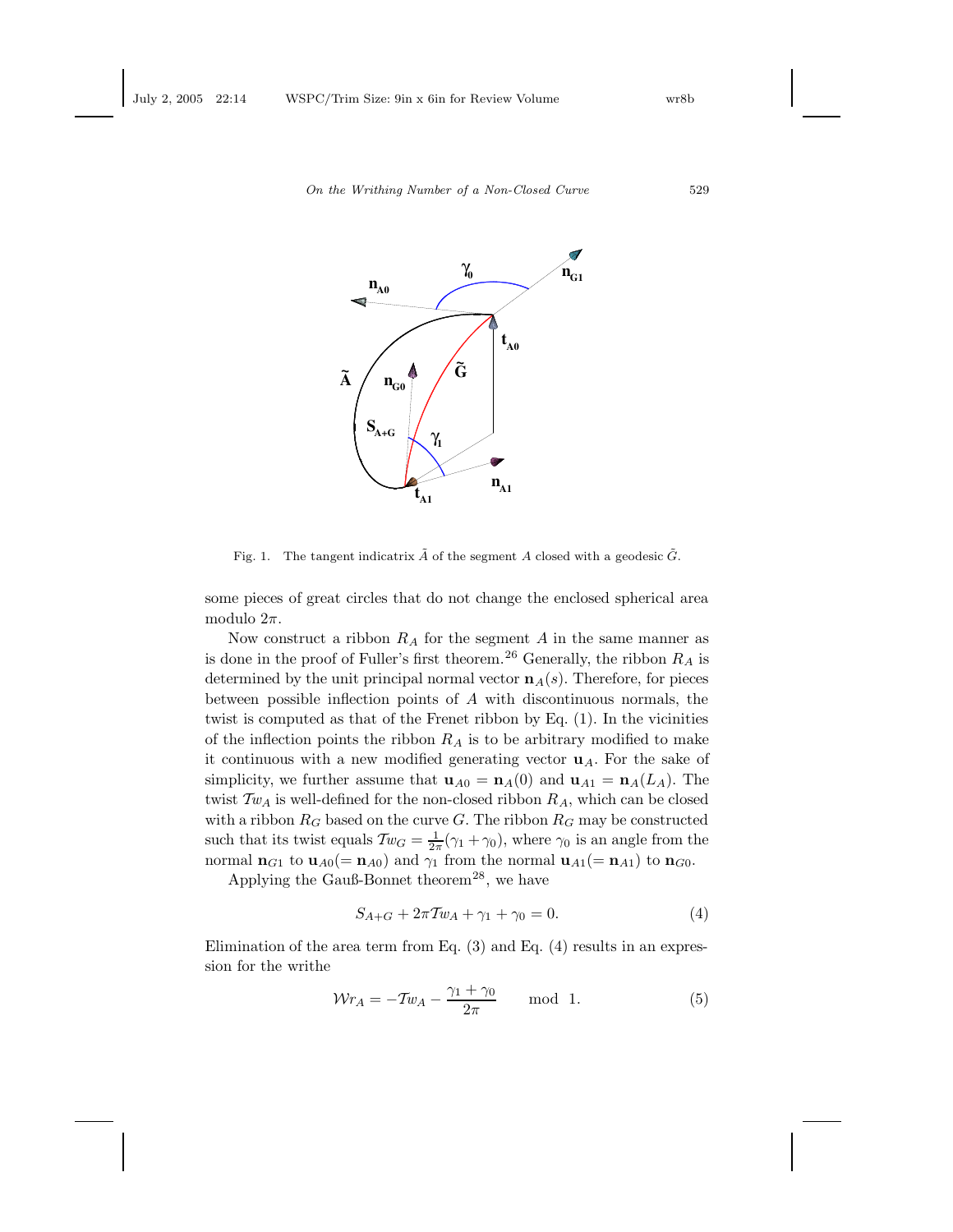The angles  $\gamma_1$  and  $\gamma_0$  are determined by the equations

$$
\cos \gamma_1 = \mathbf{n}_{A1} \cdot \mathbf{n}_{G0}, \quad \sin \gamma_1 = (\mathbf{n}_{A1} \times \mathbf{n}_{G0}) \cdot \mathbf{t}_{A1},
$$

$$
\cos \gamma_0 = \mathbf{n}_{A0} \cdot \mathbf{n}_{G1}, \quad \sin \gamma_0 = (\mathbf{n}_{G1} \times \mathbf{n}_{A0}) \cdot \mathbf{t}_{A0}.
$$

The vectors  $n_{G0}$  and  $n_{G1}$  may be easily expressed as functions of the initial and terminal tangents of A. Indeed, the vector  $\mathbf{n}_{G0}$  lies in the plane spanned by the vectors  $\mathbf{t}_{A0}$  and  $\mathbf{t}_{A1}$ . Besides,  $\mathbf{n}_{G0} \cdot \mathbf{t}_{A1} = 0$  and we may write

$$
\mathbf{n}_{G0} = \pm \frac{\mathbf{t}_{A0} - (\mathbf{t}_{A0} \cdot \mathbf{t}_{A1}) \mathbf{t}_{A1}}{\sqrt{1 - (\mathbf{t}_{A0} \cdot \mathbf{t}_{A1})^2}}.
$$

Similarly, the vector  $\mathbf{n}_{G1}$  lies in the same plane and  $\mathbf{n}_{G1} \cdot \mathbf{t}_{A0} = 0$ . Therefore,

$$
\mathbf{n}_{G1} = \mp \frac{\mathbf{t}_{A1} - (\mathbf{t}_{A0} \cdot \mathbf{t}_{A1}) \mathbf{t}_{A0}}{\sqrt{1 - (\mathbf{t}_{A0} \cdot \mathbf{t}_{A1})^2}}
$$

(the signs depend on the choice of the geodesic).

The angles  $\gamma_1$  and  $\gamma_0$  can be found from their trigonometrical functions

$$
\cos \gamma_1 = \pm \frac{\mathbf{n}_{A1} \cdot \mathbf{t}_{A0}}{\sqrt{1 - (\mathbf{t}_{A0} \cdot \mathbf{t}_{A1})^2}}, \quad \sin \gamma_1 = \pm \frac{\mathbf{b}_{A1} \cdot \mathbf{t}_{A0}}{\sqrt{1 - (\mathbf{t}_{A0} \cdot \mathbf{t}_{A1})^2}}, \qquad (6)
$$

$$
\cos \gamma_0 = \mp \frac{\mathbf{n}_{A0} \cdot \mathbf{t}_{A1}}{\sqrt{1 - (\mathbf{t}_{A0} \cdot \mathbf{t}_{A1})^2}}, \quad \sin \gamma_0 = \pm \frac{\mathbf{b}_{A0} \cdot \mathbf{t}_{A1}}{\sqrt{1 - (\mathbf{t}_{A0} \cdot \mathbf{t}_{A1})^2}}, \tag{7}
$$

where  $\mathbf{b}_A(s) = \mathbf{t}_A(s) \times \mathbf{n}_A(s)$  is the binormal vector and  $\mathbf{b}_{A0} \equiv \mathbf{b}_A(0)$ ,  $$ 

We can conclude that Eq.  $(5)$ , together with Eqs.  $(6)$ ,  $(7)$ , provides a means to compute the fractional part of the writhe for an (almost) arbitrary curve with open ends.

It may happen that the tangent vector at the beginning is the same as one at the ending point:  $t_{A0} = t_{A1}$ . Then the tangent indicatrix is closed and it sweeps the spherical area  $S_A$  (Fig. 2). Equation (3) transforms to

$$
\mathcal{W}r_A = \frac{S_A}{2\pi} \quad \text{mod } 1
$$

and Eq.  $(5)$  to

$$
\mathcal{W}r_A = -\mathcal{T}w_A - \frac{\gamma}{2\pi} \quad \text{mod } 1,\tag{8}
$$

where  $\gamma$  is the angle from  $\mathbf{u}_{A1}$  to  $\mathbf{u}_{A0}$  (actually, from  $\mathbf{n}_{A1}$  to  $\mathbf{n}_{A0}$ ).

An analogue to Eq. (8) was used in the analysis of the elongation of a supercoiled DNA molecule carried out by Bouchiat and Mézard<sup>17,18</sup> (though their angle  $\chi$  is measured in the opposite direction to  $\gamma$ ).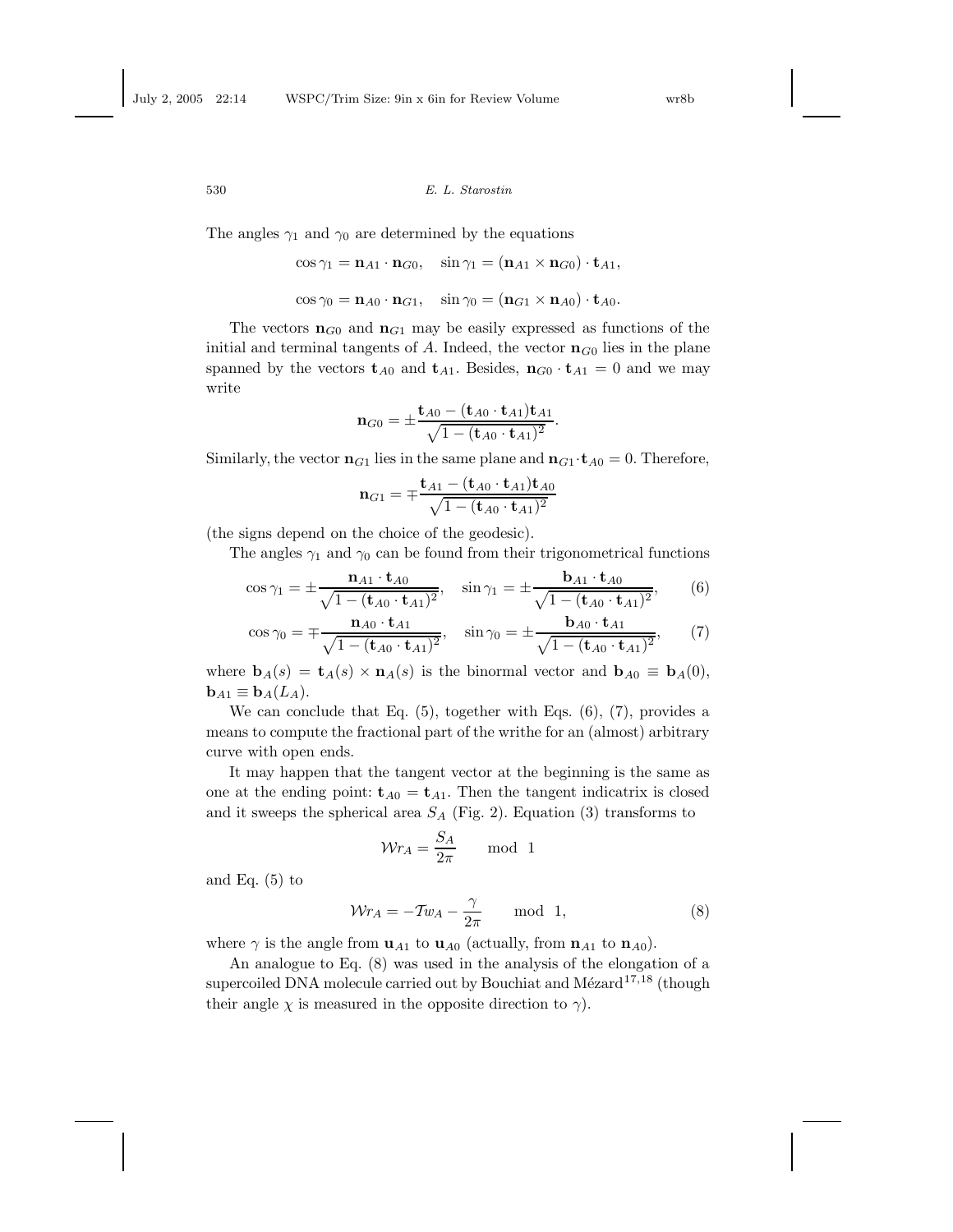

Fig. 2. The closed tangent indicatrix  $\tilde{A}$  of the segment A.

Remark 1. It follows from the above that the writhe of a curve segment (closed or open) whose tangent indicatrix is geodesic and such that  $t_{A0}$  +  $t_{A1} \neq 0$ , is an integer. In other words, the writhe of any planar curve is always an integer.

Consider now the case  $t_{A0} = -t_{A1}$ . The plane of the closing geodesic  $G$  is then not determined. If we examine the behaviour of the tangent indicatrix in the vicinities  $s = 0$  and  $s = L<sub>A</sub>$  (also paying attention to the neighbouring curves on  $S^2$  close to the critical one), then we see that the plane of the closing geodesics may rotate through  $\sim \pi$  as the length of the segment changes so that the critical point  $t_{A0} = -t_{A1}$  is passed. In mechanics terms, this phenomenon may be called flipping of the closing segment. It is the critical point where the choice of one geodesic based on a continuity argument is no longer valid.

Speaking more strictly, the value of the writhe for a segment with oppositely directed ends is not determined. It may be ascribed a value which is the average of the two limits taken as the length of the segment is precritical and post-critical. This means that the great circle plane for the closing geodesics in the critical point has to be taken orthogonal to the limiting positions of both of the great circle planes chosen for the growing segment  $[\epsilon, L_A - \epsilon]$  and the decreasing one  $[-\epsilon, L_A + \epsilon]$  as  $\epsilon \to 0$ . (We assume that the definition segment for the curve A may be infinitesimally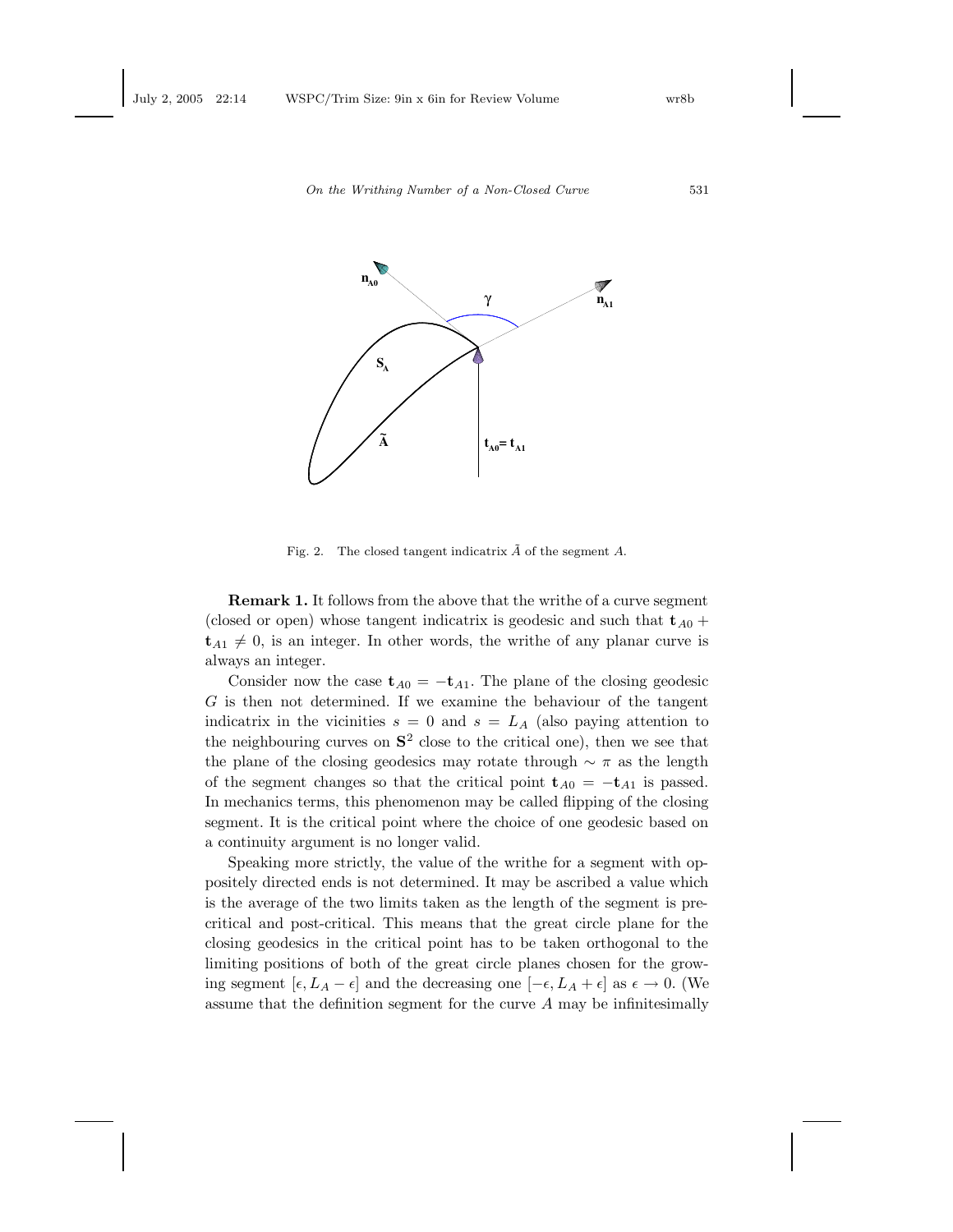extended in both directions.) Formally, this choice is a plane spanned by  $\mathbf{t}_{A0}, \mathbf{n}_{A0} + \mathbf{n}_{A1}$ . For such a closure,  $\gamma_1 + \gamma_0 = \pi$  and Eq. (5) becomes

$$
\mathcal{W}r_A = -Tw_A - \frac{1}{2} \quad \text{mod } 1,
$$

while Eq. (3) does not change (as usual,  $S_{A+G}$  means the area swept out by the closed curve  $A + G$  defined as above). If, in addition,  $\mathbf{n}_{A0} + \mathbf{n}_{A1} = 0$ , then a plane spanned by  $t_{A0}$  and  $b_{A0}$  has to be chosen.

Remark 2. In the above consideration we have used the ribbon based on the principal normal (cf. Ref. 26), though any other continuous ribbon may be taken to obtain essentially the same formula for writhe (of course, the specific expressions for the angles  $\gamma_1$  and  $\gamma_0$  should be appropriately modified).

In particular, the fractional part of writhe equals the twist of a special ribbon such that its generating normal vectors at the ends have the property that they could be transformed to each other by a parallel transport along the closing geodesics (i.e.,  $\gamma_1 + \gamma_0 = 0 \mod 2\pi$ ).

#### 3.1. Broken curve

The above approach may be naturally extended to a sequence of disjoint segments. Let  $A = \sum_{i=1}^{n} A^{(i)}$  be a set of n continuous fragments. Each  $A^{(i)}$  is  $i=1$ oriented so that  $A_0^{(i)}$  and  $A_{1}^{(i)}$  are its initial and terminal points, respectively. Based on  $A^{(i)}$ , a ribbon  $R_A^{(i)}$  may be built as was done for a single piece of curve. We also construct  $n$  additional pieces that tie the end point of the  $i$ -th fragment to the initial point of the subsequent one. We identify formally the point  $A_0^{(n+1)}$  with  $A_0^{(1)}$  to make the entire curve closed. The connecting parts are built in exactly the same way as the closure of a single segment in the previous subsection. Thus, we can repeat our arguments to obtain

$$
\mathcal{W}r_A = -\sum_{i=1}^n \mathcal{I}w_i - \frac{1}{2\pi} \sum_{i=1}^n (\gamma_1^{(i)} + \gamma_0^{(i)}) \quad \text{mod } 1,
$$
 (9)

where  $Tw_i$  is the twist of the ribbon  $R_A^{(i)}$ , the angles  $\gamma_1^{(i)}$  and  $\gamma_0^{(i)}$  are determined by their trigonometric functions

$$
\cos \gamma_1^{(i)} = \pm \frac{\mathbf{n}_{A1}^{(i)} \cdot \mathbf{t}_{A0}^{(j)}}{\sqrt{1 - (\mathbf{t}_{A0}^{(j)} \cdot \mathbf{t}_{A1}^{(i)})^2}}, \quad \sin \gamma_1^{(i)} = \pm \frac{\mathbf{b}_{A1}^{(i)} \cdot \mathbf{t}_{A0}^{(j)}}{\sqrt{1 - (\mathbf{t}_{A0}^{(j)} \cdot \mathbf{t}_{A1}^{(i)})^2}},
$$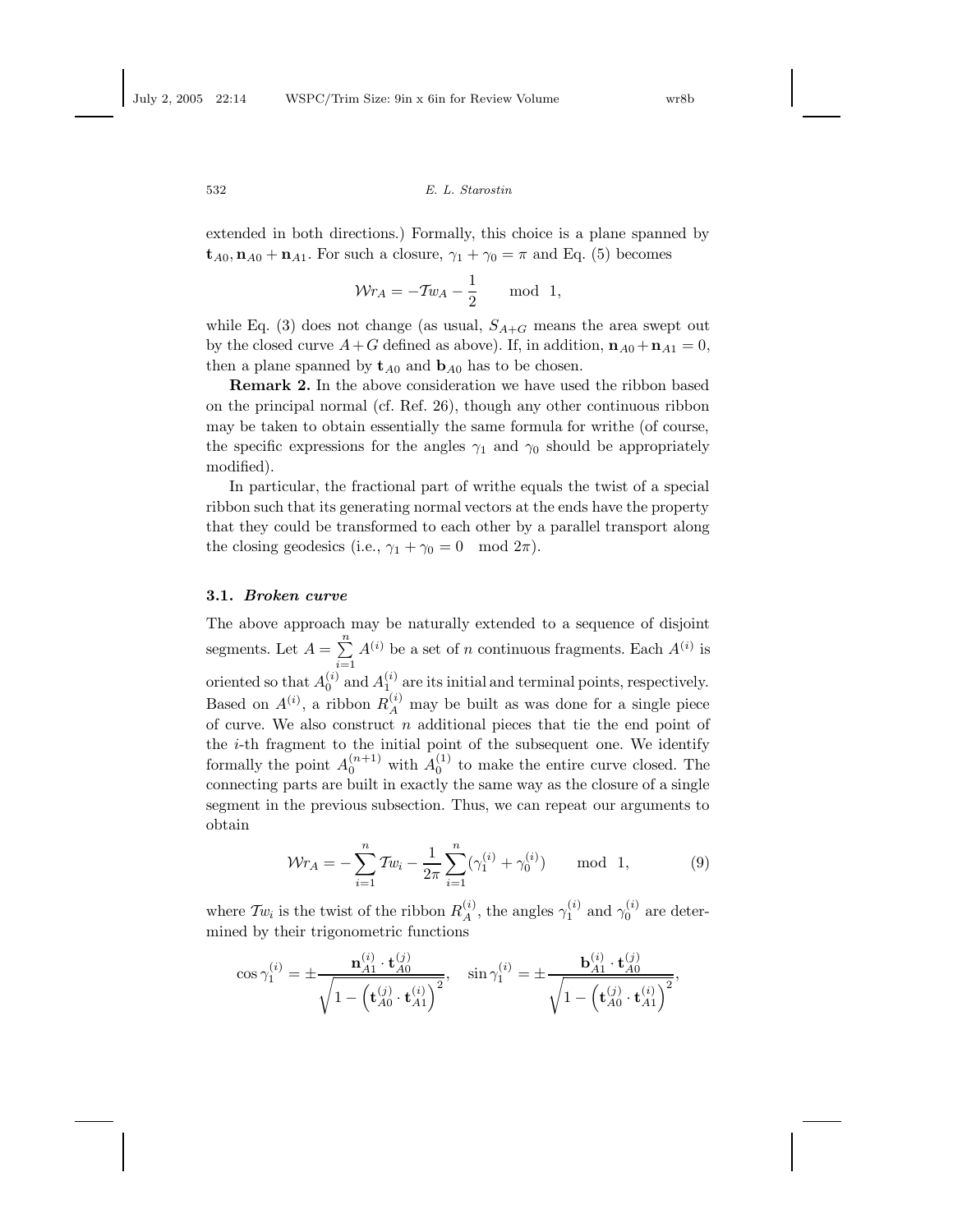$$
\cos\gamma_0^{(i)} = \mp \frac{\mathbf{n}_{A0}^{(j)} \cdot \mathbf{t}_{A1}^{(i)}}{\sqrt{1-\left(\mathbf{t}_{A0}^{(j)} \cdot \mathbf{t}_{A1}^{(i)}\right)^2}}, \quad \sin\gamma_0^{(i)} = \pm \frac{\mathbf{b}_{A0}^{(j)} \cdot \mathbf{t}_{A1}^{(i)}}{\sqrt{1-\left(\mathbf{t}_{A0}^{(j)} \cdot \mathbf{t}_{A1}^{(i)}\right)^2}},
$$

and  $\mathbf{t}_{Av}^{(i)}$ ,  $\mathbf{n}_{Av}^{(i)}$ ,  $\mathbf{b}_{Av}^{(i)}$  are the Frenet frames at the beginning  $(v = 0)$  and at the end  $(v = 1)$  of the *i*-th segment  $(i = 1, 2, ..., n, j = 1 + (i \mod n)).$ 

Note that the value of writhe generally depends on both the order of fragments and the orientations along them.

### 3.2. Non-smoothly closed loop

A special case arises when the segment A forms a non-smoothly closed shape. This means a discontinuity of the tangent vector at the initial point and the tangent indicatrix is not closed. The whole procedure described above may be applied to such a loop although one complication appears: the resulting closed curve to which the basic Călugăreanu-White-Fuller formula is to be applied has a self-intersection point at the beginning of the loop considered. Generally, the writhe is not defined for such shapes. However, on the one hand, it can be shown that the Gauß integral exists unless the tangent at the loop starting point is exactly opposite to the end tangent. On the other hand, under the same limitation, we can restrict ourselves to consideration of two limiting curves approaching the self-intersection shape from two different sides. As is well known, the writhe jumps by 2 as a curve crosses itself.<sup>25</sup> Thus, the fractional part of the writhe is not affected by self-intersection and may be computed by Eq.  $(3)$  or Eq.  $(5)$  in the same way as for the open segment.

### 4. Writhe and the Gauß integral

The writhe of the smooth closed curve may be expressed as the double integral Eq. (2). It is evident that the writhe for an open segment of length L as defined above can no longer be computed as the Gauß integral over this segment though, in most cases, the double integral itself is also well-defined for smooth non-closed curves.

Our aim here is to obtain a formula connecting both values: on the one hand, the writhe that relates the difference between the linking number and the twisting for the ribbon built with the geodesic closure and, on the other hand, simply the double integral taken over the open segment.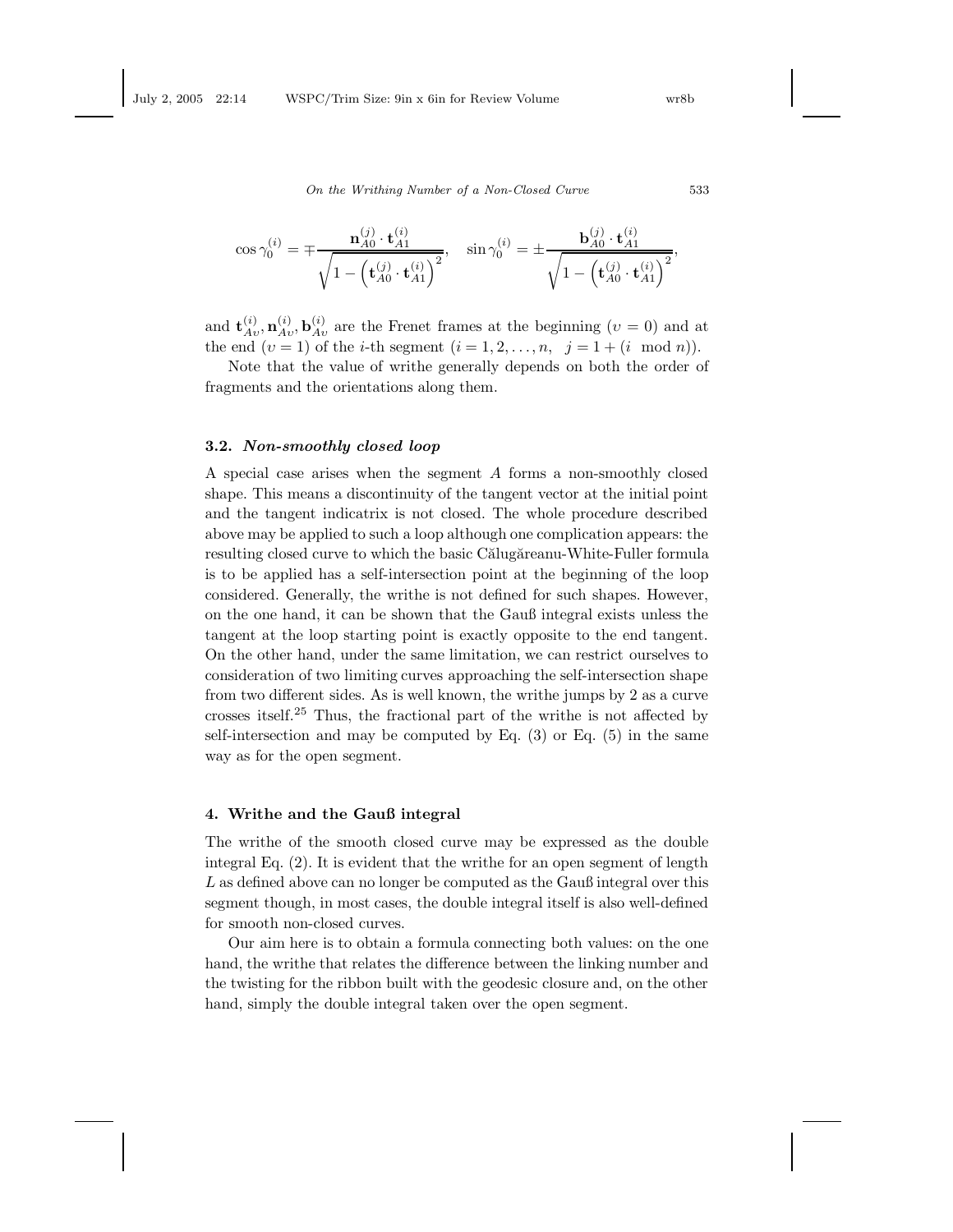#### 4.1. Open curve and its closure

Consider an open smooth non-self-intersecting curve  $A = \{r(s) : [0, L] \rightarrow$  $\mathbb{R}^{3}$  (Fig. 3). We assume here that the tangent vectors  $\mathbf{t}(s) = \mathbf{r}'(s)$  are neither parallel nor antiparallel at the ends:  $\mathbf{t}(0) \neq \pm \mathbf{t}(L)$  (we will examine these cases later). We extend the curve  $A$  with two straight line segments:  $B = {\mathbf{r}_B(s_1) = \mathbf{r}(L) + s_1\mathbf{t}(L), s_1 \in [0, l]}$  and  $C = {\mathbf{r}_C(s_2) = \mathbf{r}(0) + \mathbf{r}(0)}$  $s_2t(0), s_2 \in [-l, 0]$ . Note that both segments have the same length l. Now connect the end points of B and C with the straight line segment  $D_l =$  ${\bf r}_D(\xi) = (1-\xi){\bf r}_B(l) + {\bf \xi}{\bf r}_C(-l) = (1-\xi)({\bf r}(L) + l{\bf t}(L)) + {\bf \xi}({\bf r}(0) - l{\bf t}(0))$ . The direction of  $D_l$  is determined by its tangent

$$
\mathbf{t}_D(l) = \frac{\frac{d\mathbf{r}_D(\xi)}{d\xi}}{\left\|\frac{d\mathbf{r}_D(\xi)}{d\xi}\right\|} = \frac{\mathbf{r}_C(-l) - \mathbf{r}_B(l)}{\left\|\mathbf{r}_C(-l) - \mathbf{r}_B(l)\right\|}.
$$



Fig. 3. The curve  $A$  is extended with the straight line segments  $B$  and  $C$  and closed with  $D_l$ .

Now let the lengths of  $B$  and  $C$  increase to infinity and compute the limiting orientation of the tangent  $t_D$ :

$$
\mathbf{t}_{D_{\infty}} = \lim_{l \to \infty} \mathbf{t}_D(l) = -\frac{\mathbf{t}(L) + \mathbf{t}(0)}{\|\mathbf{t}(L) + \mathbf{t}(0)\|}.
$$
 (10)

Thus, we see that in the limit  $l \to \infty$ ,  $D_{\infty}$  lies in the plane defined by the initial and end tangents of the segment A.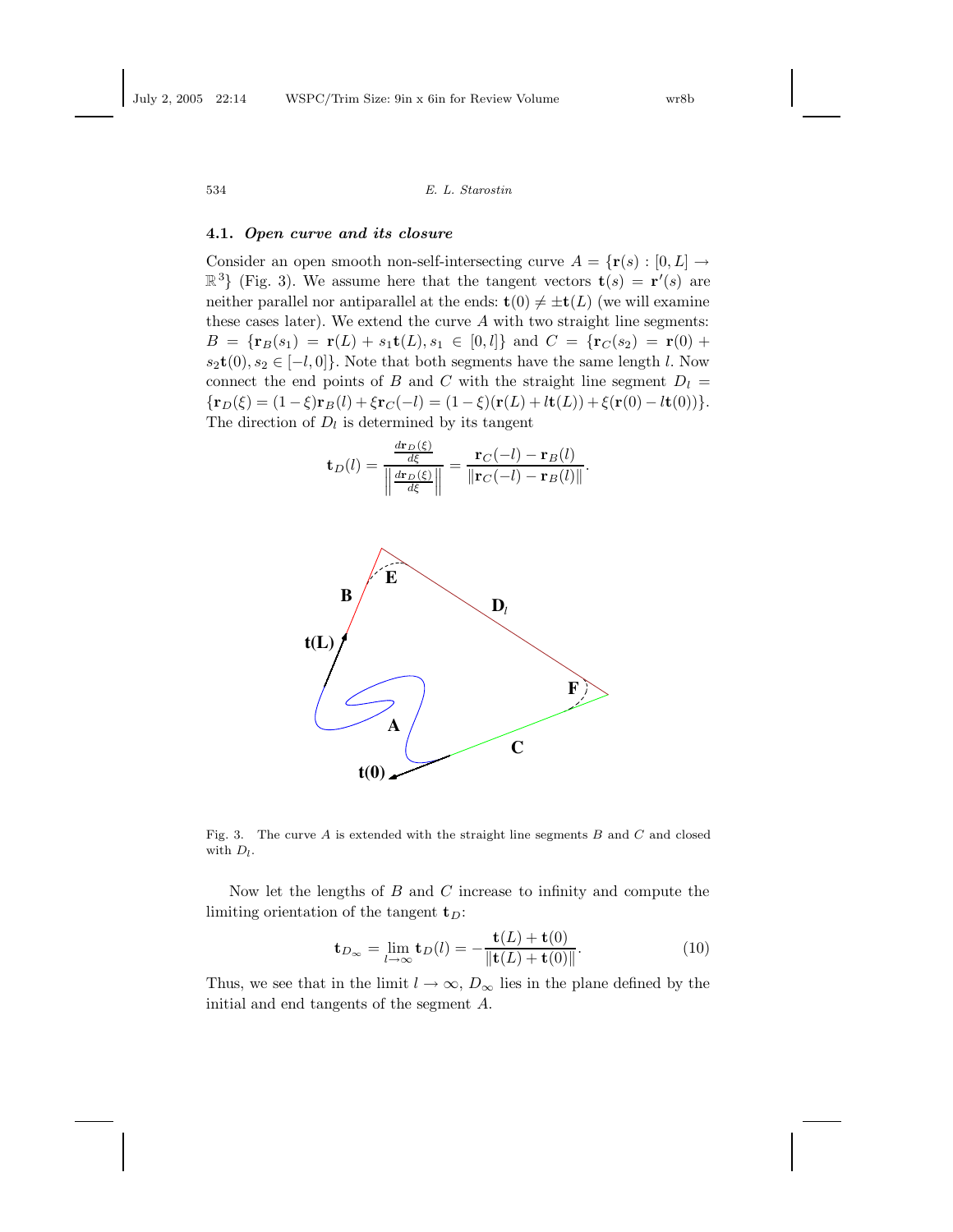In the case when  $t(0) = \pm t(L)$ , we can also attach two straight line segments. If  $t(0) = -t(L)$ , then all straight lines connecting these segments belong to the same plane defined by  $\mathbf{t}(0)$  and  $\mathbf{r}(L) - \mathbf{r}(0)$ . The case  $\mathbf{t}(0) =$  $\mathbf{t}(L)$  requires a special consideration.

What we have now is a closed circuit  $A + B + D_l + C$ . It is smooth except for two points at the beginning and at the end of  $D_l$ . We modify B and  $D_l$  in the small vicinity of where they join themselves by introducing a planar curvilinear segment E with the tangent varying from  $\mathbf{t}(L)$  to  $\mathbf{t}_D$ . All three segments involved belong to the same plane spanned by  $\mathbf{t}(L)$  and  $t<sub>D</sub>$ . We can assume that the length of E does not depend on l. The length of the shortened segment  $B_*$  is decreased to be  $l_*$ .

A similar procedure may be carried out to smooth the join of the segments  $D_l$  and C. The new planar curvilinear segment F belongs to the plane spanned by  $t(0)$  and  $t_D$ . The length of F is the same for every l; without loss of generality, we assume that the length of the shortened segment  $C_*$ equals  $l_*,$  as well.

We have come to the smooth closed curve  $A+B_*+E+D_*+F+C_*$ . We are interested in the limiting case when  $l_* \to \infty$ . The tangent indicatrix of the initial curve  $A$  is then closed by a geodesic corresponding to the limiting curve  $E_{\infty} + D_{\infty} + F_{\infty}$ . This follows from the construction of the curves and from Eq. (10). The limiting curve  $B_{\infty} + E_{\infty} + D_{\infty} + F_{\infty}$  may be considered as an implementation of the first part  $G$  of the closure suggested in Sec. 3. Thus, the writhe of the open segment A may be computed as the writhe of the limiting closed curve  $A+B_{\infty}+E_{\infty}+D_{\infty}+F_{\infty}+C_{\infty}$  and its fractional part satisfies Eq. (3) and Eq. (5).

However, for the smooth closed curve  $A + B_{\infty} + E_{\infty} + D_{\infty} + F_{\infty} + C_{\infty}$ , the writhe may be obtained independently by the double integral formula. Since the circuit consists of 6 parts, we have to consider all pairs involved in the double integration. For brevity, we will denote an integral over a pair of curves P and Q by  $(P,Q)$ . Clearly,  $(P,Q)$  equals  $(Q, P)$ .

Before proceeding, we obtain some simple estimate for the value of the double integral

$$
I_2 = \int\limits_0^{\mathcal{L}_2} \int\limits_0^{\mathcal{L}_1} I_{\mathcal{W}_r}(\sigma_1, \sigma_2) \, d\sigma_1 \, d\sigma_2,
$$

where

$$
I_{\mathcal{W}r}(\sigma_1, \sigma_2) = \frac{(\mathbf{r}_1(\sigma_1) - \mathbf{r}_2(\sigma_2)) \cdot (\mathbf{t}_1(\sigma_1) \times \mathbf{t}_2(\sigma_2))}{\|\mathbf{r}_1(\sigma_1) - \mathbf{r}_2(\sigma_2)\|^3}.
$$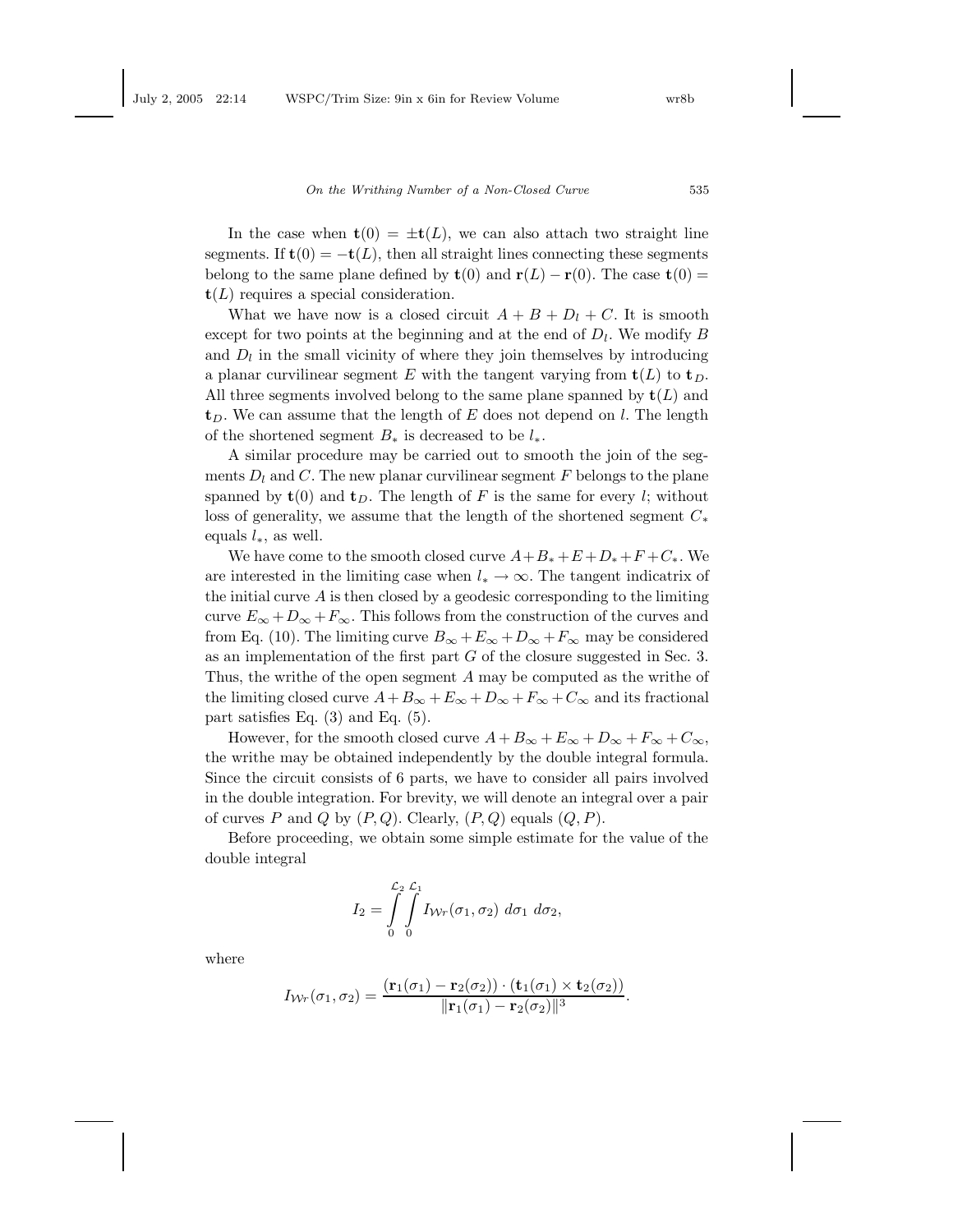The integral  $I_2$  is taken over two smooth curves  $\mathbf{r}_1(\sigma_1), \sigma_1 \in [0, \mathcal{L}_1]$  and  $\mathbf{r}_2(\sigma_2), \sigma_2 \in [0, \mathcal{L}_2]$ . Let  $\Delta \equiv \min_{\sigma_1, \sigma_2} \|\mathbf{r}_1(\sigma_1) - \mathbf{r}_2(\sigma_2)\| > 0$ . Then

$$
|I_2| \leq \int_0^{\mathcal{L}_2} \int_0^{\mathcal{L}_1} |I_{\mathcal{W}r}(\sigma_1, \sigma_2)| \, d\sigma_1 \, d\sigma_2 \leq \int_0^{\mathcal{L}_2} \int_0^{\mathcal{L}_1} \frac{d\sigma_1 \, d\sigma_2}{\|\mathbf{r}_1(\sigma_1) - \mathbf{r}_2(\sigma_2)\|^2} \leq \frac{\mathcal{L}_1 \mathcal{L}_2}{\Delta^2}.
$$
\n(11)

Eq. (11) implies that  $\lim_{\Delta \to \infty} I_2 = 0$  for any two curves of finite length. If one of the curves has its length of order  $\Delta$  or less, i.e.,  $\mathcal{L}_i = \mathcal{O}(\Delta), i = 1, 2$ , and the other has finite length  $\mathcal{L}_{3-i}$ , then the integral  $I_2$  vanishes as  $\Delta \to \infty$ .

We now return to the integral over pairs of curves. The integrals  $(B_*, B_*), (B_*, E), (B_*, D_*), (E, E), (E, D_*), (D_*, D_*), (D_*, F), (D_*, C_*),$  $(F, F), (F, C_*,), (C_*, C_*)$  equal zero because the integrand vanishes for coplanar curves. If  $t(0) = -t(L)$ , then the whole closure is planar and the integrals  $(B_*, F)$ ,  $(E, F)$ ,  $(E, C_*)$  also vanish for every  $l_*$ . If  $\mathbf{t}(0) \neq \pm \mathbf{t}(L)$ , then the length of  $D_*$  is of order  $l_*$  for large  $l_*$ . Therefore, by applying Eq. (11), we conclude that the integrals  $(B_*, F), (E, F), (E, C_*)$  as well as  $(A, E),$  $(A, D_*)$ ,  $(A, F)$  all approach zero as  $l_* \to \infty$ . We denote the remaining possibly non-zero integrals as follows:

$$
\mathcal{W}y = \frac{1}{4\pi} \int\limits_A \int\limits_A I_{\mathcal{W}r}(s,\tilde{s}) \, ds \, d\tilde{s},
$$

$$
\mathcal{S}w_1 = \frac{1}{2\pi} \int\int\limits_{A} \int\limits_{B_{\infty}} I_{\mathcal{W}r}(s, s_1) \, ds_1 \, ds, \quad \mathcal{S}w_2 = \frac{1}{2\pi} \int\int\limits_{A} \int\limits_{C_{\infty}} I_{\mathcal{W}r}(s, s_2) \, ds_2 \, ds,
$$

$$
\mathcal{S}q = \frac{1}{2\pi} \int\limits_{C_{\infty}} \int\limits_{B_{\infty}} I_{\mathcal{W}r}(s_1, s_2) \, ds_1 \, ds_2.
$$

We call them the wry, the swirl and the squint, respectively.

Thus, the writhe of A may be represented as a sum

$$
\mathcal{W}r = \mathcal{W}y + \mathcal{S}w_1 + \mathcal{S}w_2 + \mathcal{S}q. \tag{12}
$$

The first summand  $\mathcal{W}y$  is simply the double integral over the open segment under consideration. Therefore, Eq. (12) provides a connection between this integral and the writhe.

Let us now examine the case of parallel tangents  $\mathbf{t}(0) = \mathbf{t}(L)$ . The two attached segments B and C then have opposite directions and, instead of the straight line  $D$ , we connect them by a circular arc  $D$  joining  $B$  and  $C$  at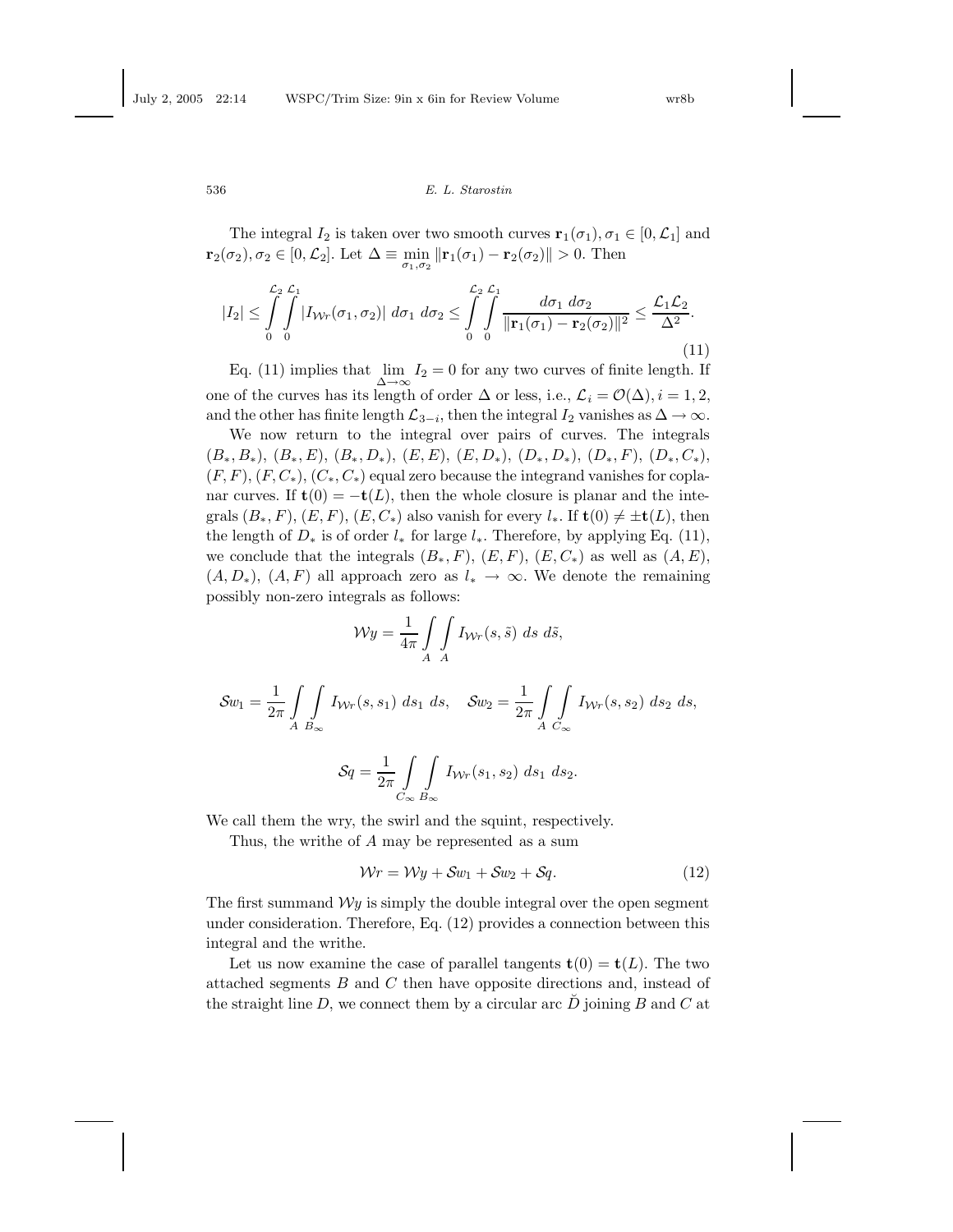the same distance l from the ends of A. The arc  $\tilde{D}$  lies in the plane spanned by the vectors  $\mathbf{r}(L) - \mathbf{r}(0)$  and  $\mathbf{t}(0)$  and its length is of order l for large l. Again, the smoothing curves  $E$  and  $F$  can be constructed in a similar way as it is done in the regular case. Thus, we obtain the smooth planar closure of the curve A.

After letting the lengths of  $B_*$  and  $C_*$  go to infinity and analysing the double integral components in the expression for the writhe, we come to the same Eq. (12) with the right-hand terms defined as above.

It may occur that the ray  $B$  or  $C$  intersects the curve  $A$ . Then, generally, the writhe of the whole closed curve  $A+B+E+D+F+C$  is not defined. The situation is the same as for a non-smoothly closed loop (Sec. 3.2). In the generic case, when the tangents in the point of the intersection are neither coincident nor of opposite direction, the fractional part of the writhe still can be found by examination of the two limiting positions of the curves in the vicinity of the intersection point. Since the writhe jumps by 2 as the curve goes through itself, the half-sum of the writhes for those curves may be taken as the value of the writhe. The same approach may be applied to another singular case when the rays  $B$  and  $C$  cross each other. Moreover, the constraint of non-self-intersection of the initial open fragment A may also be weakened in the similar fashion.

Next we clarify the structure of the integrals  $\mathcal{S}_w$  and  $\mathcal{S}_q$ .

# 4.2. Swirl

Consider

$$
\mathcal{S}w_1 = \frac{1}{2\pi} \int_0^L \int_0^{\infty} \frac{(\mathbf{r}(s) - \mathbf{r}(L) - s_1 \mathbf{t}(L)) \cdot (\mathbf{t}(s) \times \mathbf{t}(L))}{\|\mathbf{r}(s) - \mathbf{r}(L) - s_1 \mathbf{t}(L)\|^3} ds_1 ds =
$$

$$
= \frac{1}{2\pi} \int_0^L (\mathbf{R}(s) \cdot (\mathbf{t}(s) \times \mathbf{t}_1) \hat{I}_{\mathcal{S}w}(s) ds. (13)
$$

Here we denote

$$
\hat{I}_{\mathcal{S}w}(s) = \int\limits_0^\infty \frac{ds_1}{\left[ (\mathbf{R} - (\mathbf{R} \cdot \mathbf{t}_1)\mathbf{t}_1)^2 + (\mathbf{R} \cdot \mathbf{t}_1 - s_1)^2 \right]^{\frac{3}{2}}}
$$

and  $\mathbf{R} \equiv \mathbf{R}(s) \equiv \mathbf{r}(s) - \mathbf{r}(L)$ ,  $\mathbf{t}_1 \equiv \mathbf{t}(L)$ . We can represent  $\hat{I}_{\mathcal{S}_w}(s)$  as  $\hat{I}_{\mathcal{S}\omega}(s) =$  $\int_0^\infty$ 0  $ds_1$  $\frac{a s_1}{[a^2 + (b - s_1)^2]^{\frac{3}{2}}}, \quad b \equiv b(s) \equiv \mathbf{R} \cdot \mathbf{t}_1, \quad a^2 \equiv a^2(s) \equiv (\mathbf{R} - b \mathbf{t}_1)^2,$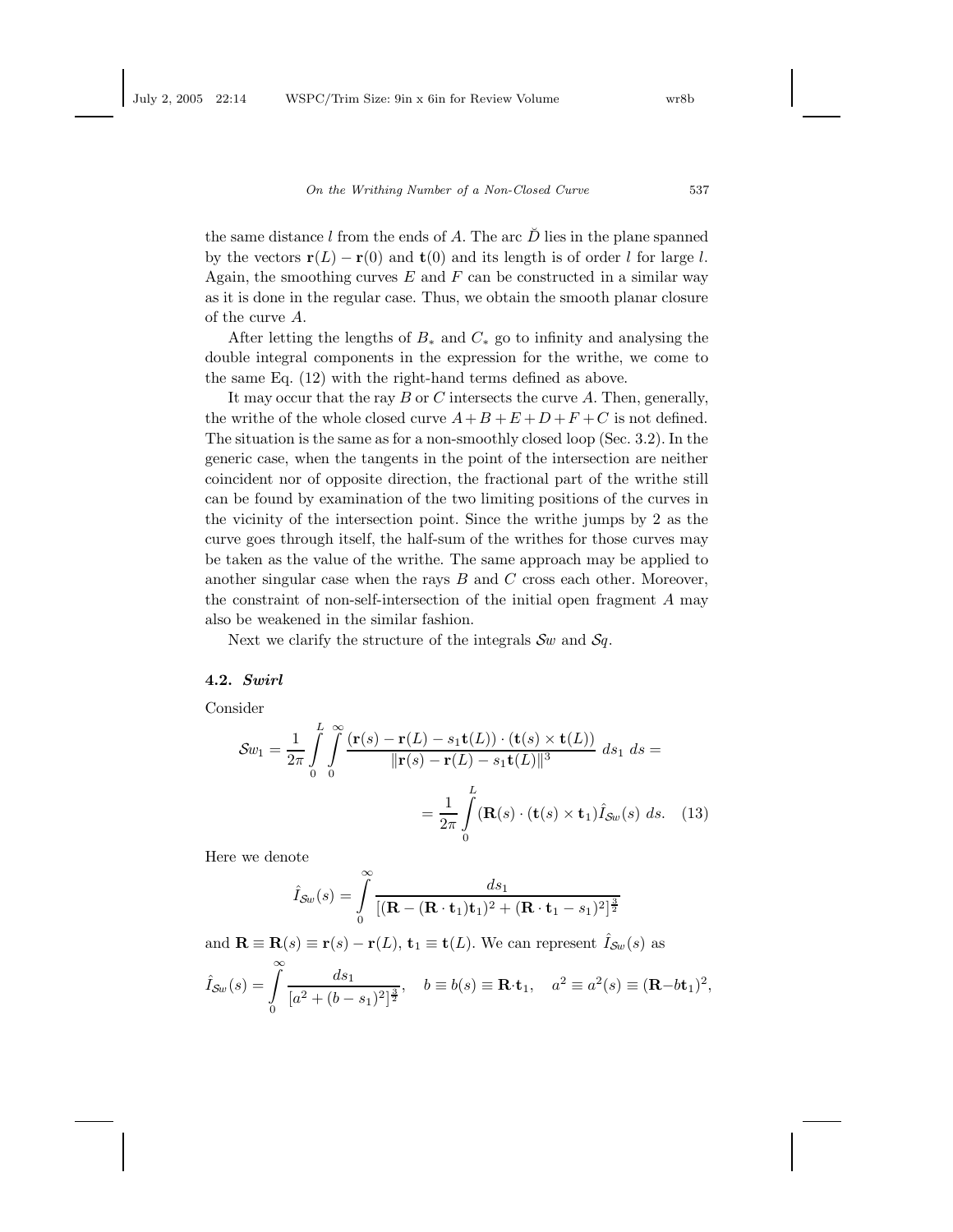and carry out the integration to get

$$
\hat{I}_{\mathcal{S}_w}(s) = \left. \frac{s_1 - b}{a^2 \sqrt{a^2 + (b - s_1)^2}} \right|_0^\infty = \frac{1}{\sqrt{a^2 + b^2} (\sqrt{a^2 + b^2} - b)}.\tag{14}
$$

Substituting  $a(s)$ ,  $b(s)$  into Eq. (14) and the result into Eq. (13) yields

$$
\mathcal{S}w_1 = \frac{1}{2\pi} \int_0^L \frac{\mathbf{R}(s) \cdot (\mathbf{t}(s) \times \mathbf{t}_1)}{\|\mathbf{R}(s)\| (\|\mathbf{R}(s)\| - \mathbf{R}(s) \cdot \mathbf{t}_1)} ds.
$$
(15)

Let us introduce the spherical coordinate system with the origin at the point  $r(L)$  and let the z-axis be directed along the ray B (Fig. 4). Then  $\mathbf{R}(s) = (\rho \cos \psi \cos \phi, \rho \cos \psi \sin \phi, \rho \sin \psi), \mathbf{t}_1 = (0, 0, 1), \text{ and } \rho \equiv \rho(s),$  $\phi \equiv \phi(s), \psi \equiv \psi(s)$  are the functions describing the curve A.



Fig. 4. The spherical coordinates  $\rho, \phi, \psi$ . The z-axis is directed along the tangent  $\mathbf{t}(L)$ at the end point of the curve  $r(s)$ .

In these coordinates, Eq. (15) takes the form

$$
\mathcal{S}w_1 = \frac{1}{2\pi} \int\limits_0^L \phi'(1+\sin\psi) \ ds.
$$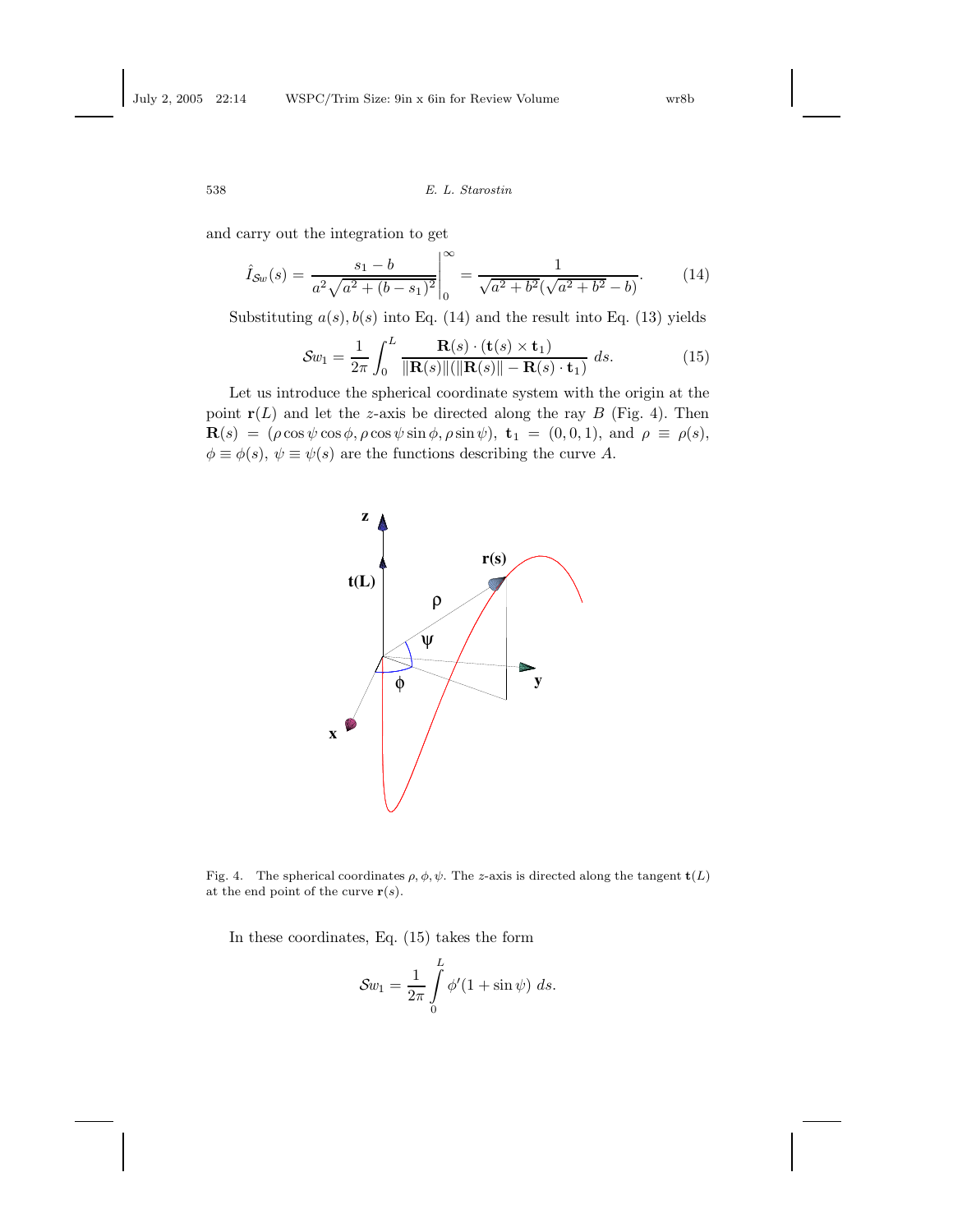Note that the swirl is zero if  $\phi(s) = const$ , i.e., if the whole curve A is planar. The swirl also vanishes when  $\psi(s) = -\frac{\pi}{2}$  which means that the curve  $A$  is a straight line continuation of the ray  $B$ . It is natural that the swirl is scale-invariant: it does not depend explicitly on how far the points of the curve are from the ray. The second integral  $\mathcal{S}w_2$  over the ray  $C_{\infty}$  has the same structure.

# 4.3. Squint

Now consider the integral  $\mathcal{S}_q$  over the two rays  $B_\infty$  and  $C_\infty$ . It is convenient to introduce special Cartesian coordinates with origin at the point  $r(0)$  and the x-axis directed along  $\mathbf{r}(L)-\mathbf{r}(0)$  (Fig. 5). Let the y-axis lie in the plane of the ray  $B_{\infty}$  and the z-axis be chosen such that the whole coordinate system is right-handed. Denote by  $\phi \in [0, \pi]$  the angle from the x-axis to the direction of  $t(L)$ . The orientation of the ray  $C_{\infty}$  is defined by two angles:  $\psi \in [0, \pi]$  between the x-axis and  $\mathbf{t}(0)$  and  $\theta \in [0, 2\pi]$  between the xy-plane and the plane spanned by the x-axis and  $t(0)$ . In this coordinate system we may represent both rays as follows:

$$
\mathbf{r}_B(s_1) = (g + s_1 \cos \phi, s_1 \sin \phi, 0), \quad g \equiv ||\mathbf{r}(L) - \mathbf{r}(0)||,
$$

$$
\mathbf{t}_B = (\cos \phi, \sin \phi, 0), \quad s_1 \in [0, \infty],
$$

$$
\mathbf{r}_C(s_2) = (s_2 \cos \psi, s_2 \sin \psi \cos \theta, s_2 \sin \psi \sin \theta),
$$

$$
\mathbf{t}_C = (\cos \psi, \sin \psi \cos \theta, \sin \psi \sin \theta), \quad s_2 \in [-\infty, 0].
$$

We wish to compute the integral

$$
\mathcal{S}q = \frac{1}{2\pi} \int_{-\infty}^{0} \int_{0}^{\infty} \frac{(\mathbf{r}_{B}(s_{1}) - \mathbf{r}_{C}(s_{2})) \cdot (\mathbf{t}_{B}(s_{1}) \times \mathbf{t}_{C}(s_{2}))}{\|\mathbf{r}_{B}(s_{1}) - \mathbf{r}_{C}(s_{2})\|^{3}} ds_{1} ds_{2} =
$$
  

$$
= \frac{1}{2\pi} (\mathbf{t}_{B} \times \mathbf{t}_{C}) \int_{-\infty}^{0} \int_{0}^{\infty} \frac{\mathbf{r}_{B}(s_{1}) - \mathbf{r}_{C}(s_{2})}{\|\mathbf{r}_{B}(s_{1}) - \mathbf{r}_{C}(s_{2})\|^{3}} ds_{1} ds_{2} =
$$
  

$$
= \frac{g}{2\pi} \sin \psi \sin \phi \sin \theta \int_{-\infty}^{0} \int_{0}^{\infty} \frac{1}{(s_{1}^{2} + 2ps_{1} + q^{2})^{\frac{3}{2}}} ds_{1} ds_{2},
$$

where  $p \equiv p(s_2) \equiv g \cos \phi - s_2(\cos \psi \cos \phi + \sin \psi \sin \phi \cos \theta), q^2 \equiv q^2(s_2) \equiv$  $s_2^2 - 2gs_2 \cos \psi + g^2$ .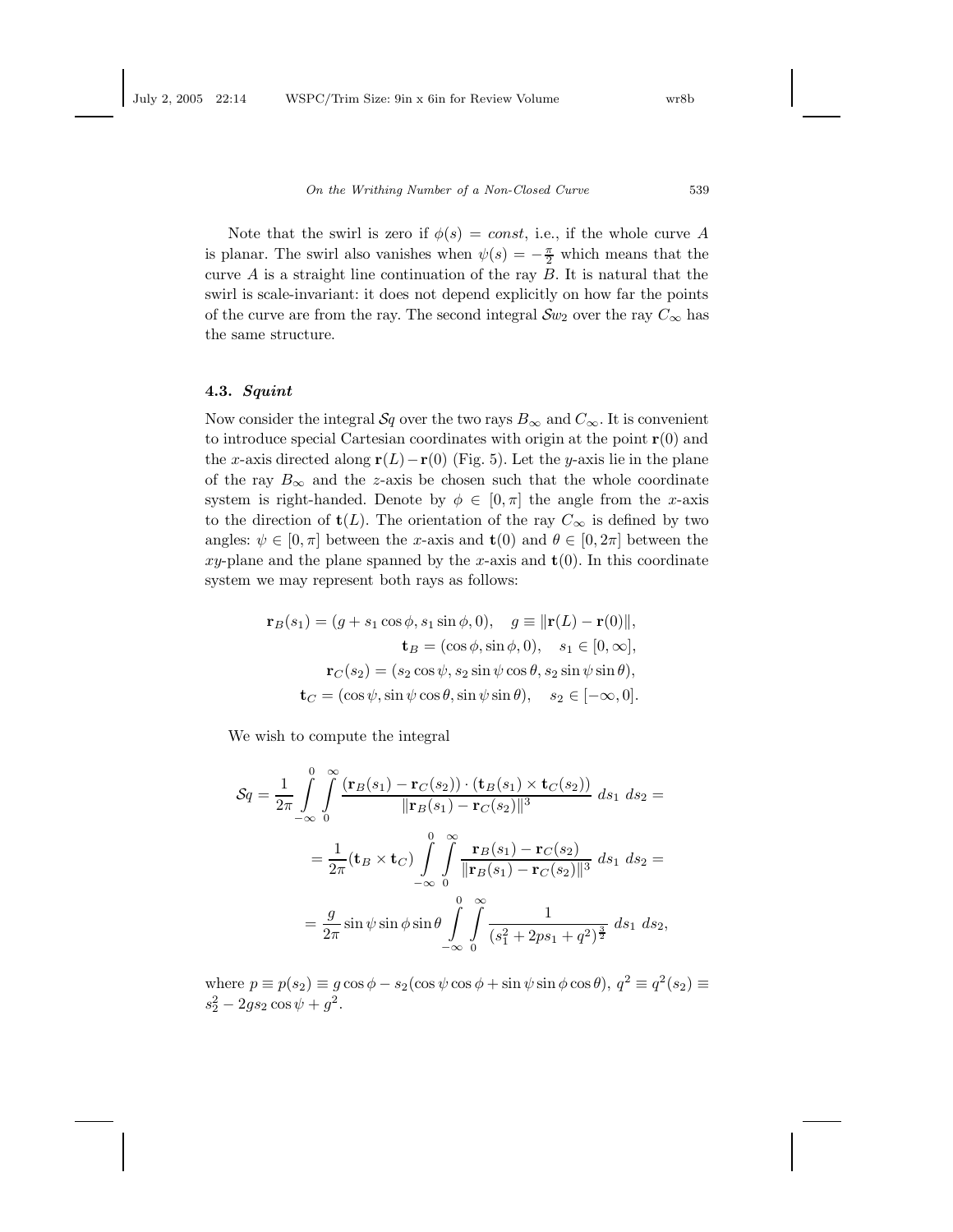

Fig. 5. The angles  $\phi, \theta, \psi$  determine the orientation of the tangents  $\mathbf{t}(0)$  and  $\mathbf{t}(L)$  at the ends of the curve segment.

It is easy to perform the first integration:

$$
\mathcal{S}q = \frac{g}{2\pi} \sin \psi \sin \phi \sin \theta \int_{-\infty}^{0} \left( \frac{s_1 + p}{(q^2 - p^2)\sqrt{s_1^2 + 2ps_1 + q^2}} \Big|_{0}^{\infty} \right) ds_2 =
$$
  

$$
= \frac{g}{2\pi} \sin \psi \sin \phi \sin \theta \int_{-\infty}^{0} \frac{ds_2}{q(p+q)} =
$$
  

$$
= \frac{g}{2\pi} \sin \psi \sin \phi \sin \theta \int_{-\infty}^{0} \frac{1}{\sqrt{s_2^2 - 2gs_2 \cos \psi + g^2}} \times
$$
  

$$
\frac{ds_2}{g \cos \phi - s_2 (\cos \psi \cos \phi + \sin \psi \sin \phi \cos \theta) + \sqrt{s_2^2 - 2gs_2 \cos \psi + g^2}}.
$$

The last integral can also be done and the result may be presented as an algebraic formula which does not depend on g. However, the derivation of the final expression involves complicated algebra, and we instead prefer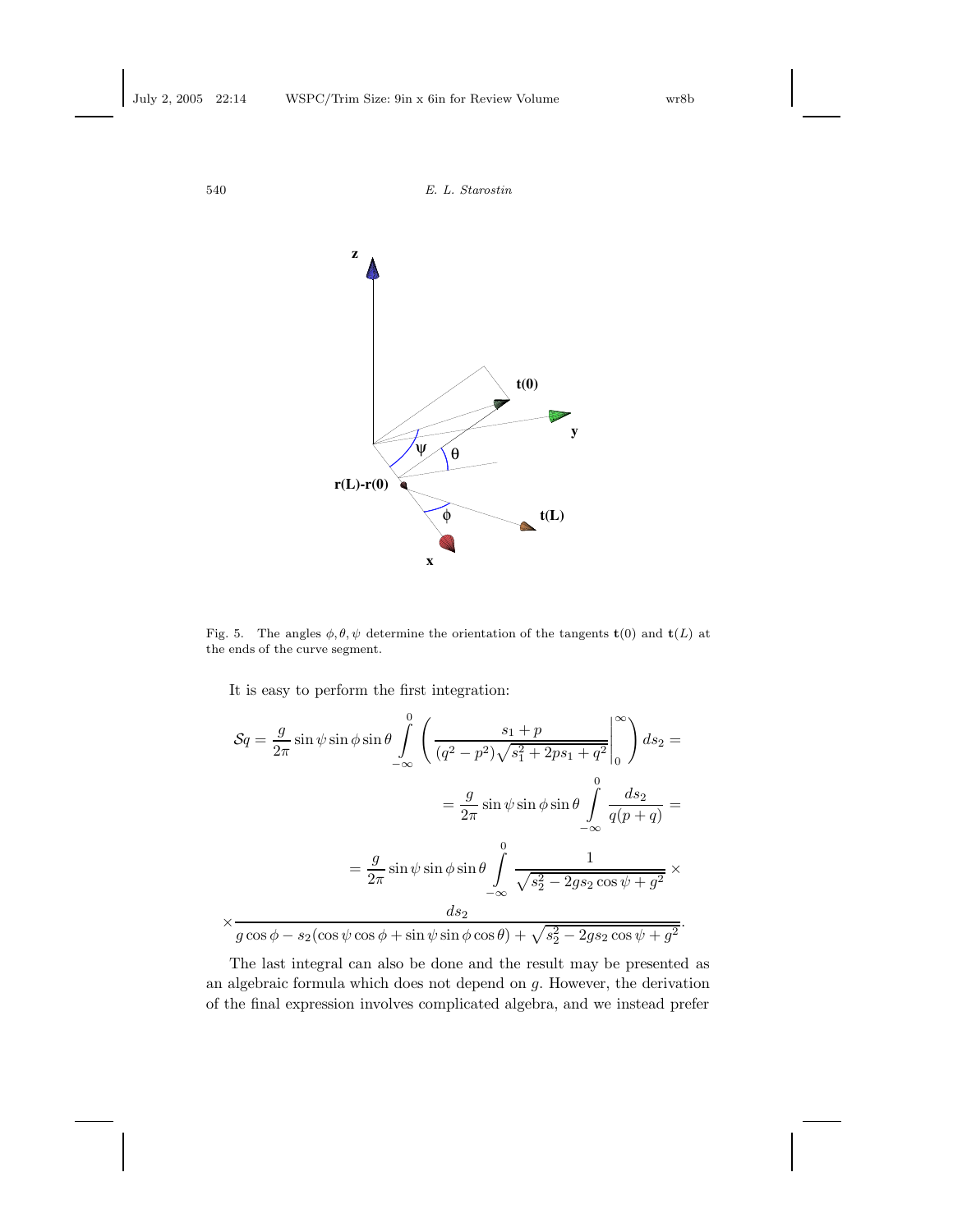to obtain  $\mathcal{S}_q$  in a different way.

We can consider both rays and the straight line connecting them as an (infinite) polygonal line with three links. The writhe of this line, as defined in the previous section, is exactly equal to  $\mathcal{S}_q$ . Then the squint is essentially proportional to the signed area of the spherical triangle formed by the geodesics that join the vertices corresponding to the vectors  $\mathbf{t}(0)$ ,  $\mathbf{r}(L) - \mathbf{r}(0)$ , and  $\mathbf{t}(L)$ . The triangle has its two sides equal to  $\psi$  and  $\phi$  and the angle between them  $\theta$ . By the cosine rule for sides of spherical triangles, we find the third side  $\chi$  from

$$
\cos \chi = \cos \psi \cos \phi + \sin \psi \sin \phi \cos \theta,
$$

and the signed area of the triangle can be calculated by l'Huilier's theorem<sup>29</sup> as

$$
S = 4\nu \arctan\sqrt{\tan\frac{\Sigma}{2}\tan\frac{\Sigma-\phi}{2}\tan\frac{\Sigma-\psi}{2}\tan\frac{\Sigma-\chi}{2}},
$$

where  $\nu = \text{sign}((\mathbf{r}(0) - \mathbf{r}(L)) \cdot (\mathbf{t}(0) \times \mathbf{t}(L))) = \text{sign}(\sin \psi \sin \phi \sin \theta)$  and  $\Sigma = \frac{1}{2}(\phi + \psi + \chi)$ . Then the squint is  $\mathcal{S}q = \frac{S}{2\pi}$ .

#### 5. Example: helical shapes of arbitrary length

Helical structures are common in DNA modelling. They are also often met in various physical and, in particular, biomechanical models. Besides, the computation of the writhe (and twist) of a helix (a helical ribbon) is a favourite example of an application of Fuller's first theorem (e.g., see Refs. 24, 25, 30) though the author is not aware of works where the writhe is computed for a piece of helix with a non-integer number of turns.

In this section we shall be dealing with a circular right-handed helix:  $\mathbf{r}(s) = (\cos as, \sin as, \sqrt{1-a^2s}), s \in [0, L], s \text{ arc length}, L \text{ the length of the }$ segment and  $a \in [0, 1]$ . The limiting values of the parameter a correspond to a straight line  $(a = 0)$  and a circle of the unit radius  $(a = 1)$ . The curve is periodic with period  $T = \frac{2\pi}{a}$ . The curvature and the torsion are  $\kappa = a^2$ and  $\tau = a\sqrt{1-a^2}$ , respectively. The tangent indicatrix of the helix is a circular arc on  $S^2$  of radius a.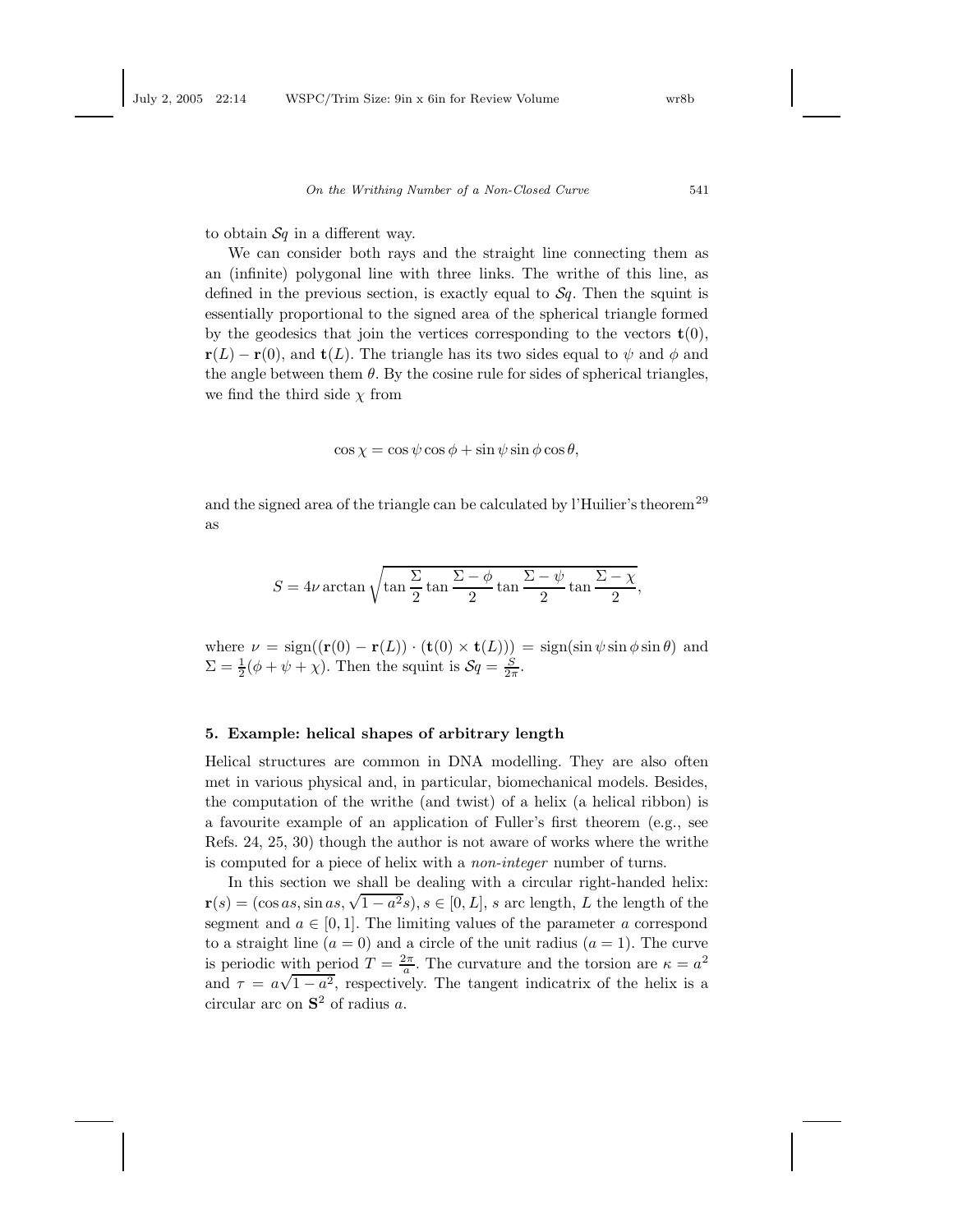# 5.1. Writhe of a single helix

Applying Eq. (5) to the single helix yields

$$
Wr(L) = \frac{1}{\pi} \left[ \arctan\left(\sqrt{1 - a^2} \sin \frac{aL}{2}, \cos \frac{aL}{2}\right) - \frac{L}{2} a \sqrt{1 - a^2} \right] +
$$
  
+2 round  $\left(\frac{aL}{4\pi}\right)$ , (16)

where we denote by  $z = \arctan(x, y)$  a function such that  $\sin z = \frac{x}{\sqrt{x^2+y^2}}$ ,  $\cos z = \frac{y}{\sqrt{x^2}}$  $\frac{y}{x^2+y^2}$ ,  $-\pi < z \leq \pi$  and round(x) is the function that gives an integer nearest to x; for half-integers round $(n + \frac{1}{2}) = n$  for negative  $n \in$ and round $(n+\frac{1}{2}) = n+1$  for non-negative  $n \in \mathbb{Z}$ . The last term in the righthand side of Eq. (16) is added to make the writhe a continuous function of arc length L. Fig. 6 shows the writhe vs. number of periods  $L/T$  for three different values of the parameter a.



Fig. 6. The writhe  $Wr$  of the circular helix as a function of the arc length L normalized on the period  $T = 2\pi/a$ , for three different values of the parameter a.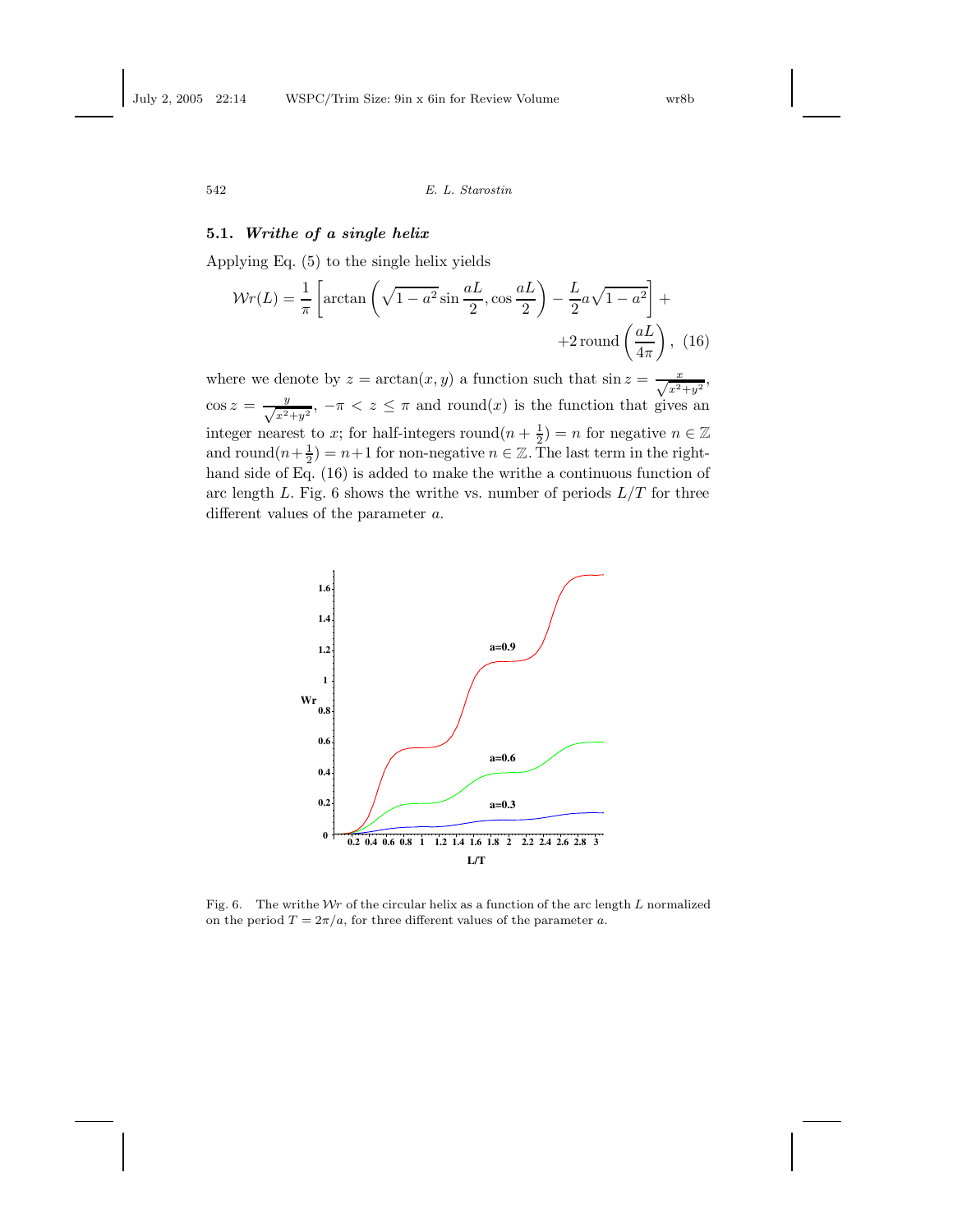We may use Eq. (16) to compute the writhe for the particular lengths  $L = \frac{\pi m}{a}$  (*m* is the number of half-periods):

$$
\mathcal{W}r\left(\frac{m}{2}\right) = \frac{m}{2}(1 - \sqrt{1 - a^2}).\tag{17}
$$

For an integer number of periods, i.e., for even  $m$ , Eq. (17) coincides with the expressions presented in Refs. 25, 30.

In the limiting case  $a \to 0$ , Eq. (16) produces  $Wr \to 0$  as it should be for a straight line. Another limiting value of the parameter is  $a \to 1$ , the helix approaches a circle  $\mathbf{r}(s) = (\cos s, \sin s, 0)$ , covered  $L/2\pi$  times. Then Eq. (16) gives  $Wr \to \text{round}\left(\frac{L}{2\pi}\right)$  and, in particular,  $Wr \to \text{round}\left(\frac{m}{2}\right)$  for m half-periods. The latter should not be a surprise in case of even  $m$ , because the closure chosen does not shrink to a point as the ends of the helical curve approach each other in the limit after an integer number of periods.

### 5.2. Writhe of a double helix

The procedure for calculation of the writhe of a double helix is very similar to that for a single helical shape. The helix is assumed to be closed at both ends in the same manner as is described above for an arbitrary open curve. The difference is that each of the two closing curves joins two different helices. Each of the two helical curves will be called a strand. The length of each strand is the same and is denoted by  $L$ . Both strands have the same axis, otherwise they may be located arbitrarily with respect to each other (as happens in B-form DNA, for example).

We apply Eq. (9) to two disjoint strands of the double helix and obtain

$$
\mathcal{W}r = -\frac{L}{\pi}a\sqrt{1 - a^2} \quad \text{mod } 1.
$$

If we think about the double helix as a continuously growing structure, then it is evident that the last equation gives not only the fractional part of  $\mathcal{W}r$ , but its exact value as function of one strand length. Note also the negative sign of the writhe for the right-handed  $(a > 0)$  double helix.

Let  $h = L\sqrt{1-a^2}$  be the length of the axis of the double helix. Then

$$
Wr = -\frac{ha}{\pi}.
$$

We see that the growing double helix delivers an example of a family of curves  $A(h)$ , parametrized with a continuous parameter h, such that the writhe is a linear function of length. Clearly, the writhe per unit length of the (double) helix axis is constant.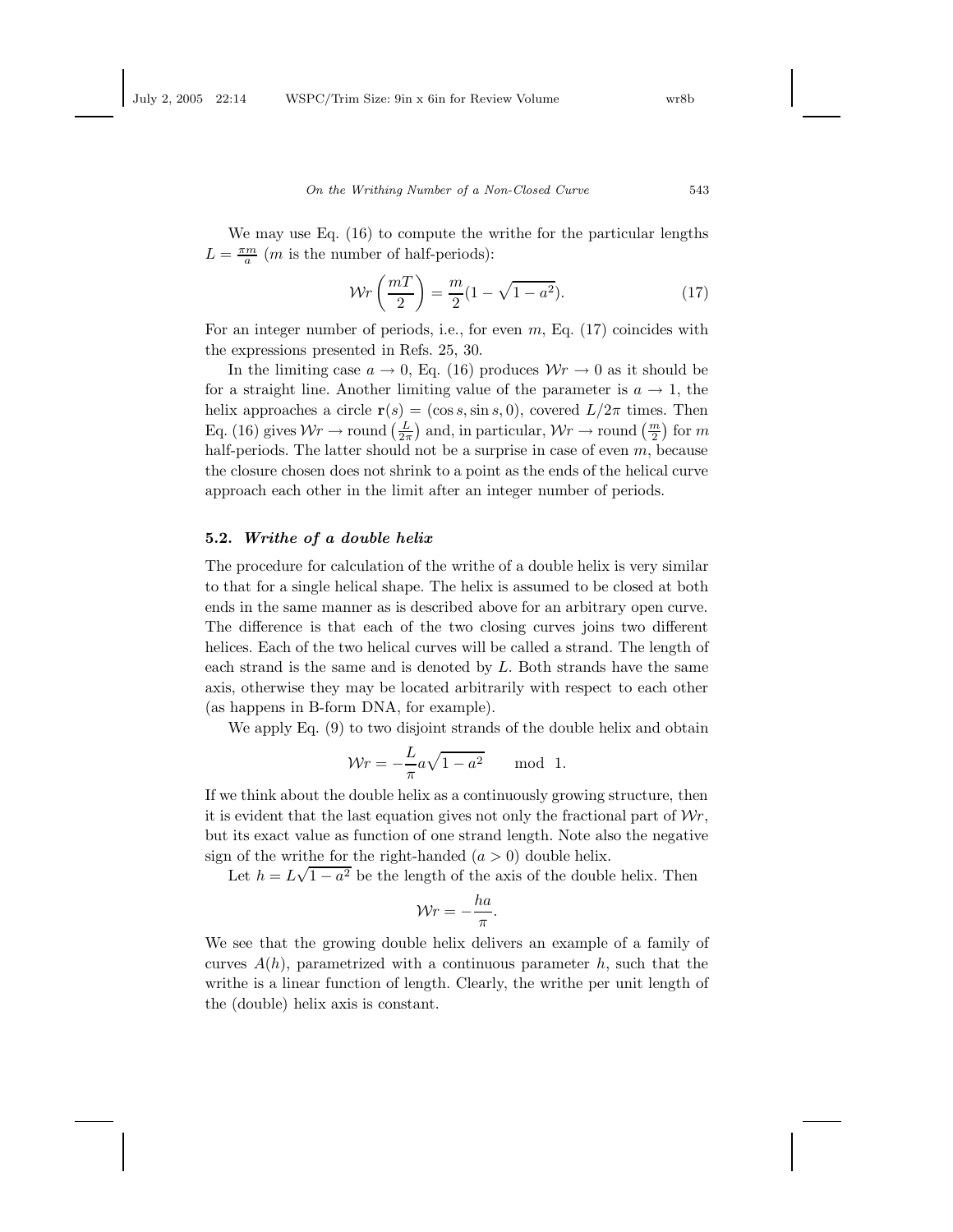Note also that the writhe, rather unexpectedly, does not depend on the offset angle  $\varphi$  which controls the mutual location of the strands (in terms of DNA we may reformulate the last observation as an invariance property of writhe with respect to the widths of the minor or major grooves). The symmetric case of  $2\varphi = \pi$  was considered in Ref. 30, where a formula was obtained for the limiting value of the writhe per unit length when the integer number of turns tends to infinity.

We remark that the writhe for *n*-strand helical shapes ( $n \geq 3$ ) may be easily computed on the basis of the results derived for the single and double helices.

### 6. Conclusion

We have considered the generalization of the notion of writhing number for an arbitrary space curve and we have obtained effective formulas for its computation. The writhe of an open curve is defined here as a difference between the linking number and the twist of a ribbon based on a curve closure such that the tangent indicatrix is closed with a geodesic. The approach allows us to represent the writhe as a function of the arc coordinate measured along a curve. In some sense, we can then think about the writhe as being locally defined (cf. Ref. 31). The technique was extended to the sequences of the disjoint fragments of curves in space.

A relation was established between the writhe and the Gauß integral taken over the open fragment. It is shown, that the difference between these two quantities may be represented as three single integrals. We clarified the structure and meaning of these integrals.

Application of the formulas presented was illustrated on single and double helices of arbitrary length. In particular, the writhe as a continuous function of arc length is defined for a helix. A double helix of finite length, with "geodesic" closures at the ends, provides an example of a one-parameter family of curves that realize linear dependence of writhe on length, and the writhe is invariant with respect to the value of the offset between the strands.

# Acknowledgements

Most of this work was carried out during the author's stay at the Institute of Technical Mechanics of the University of Karlsruhe. Support from the Alexander von Humboldt Foundation is gratefully acknowledged. The author would like to express his thanks to Jens Wittenburg for hospitality and